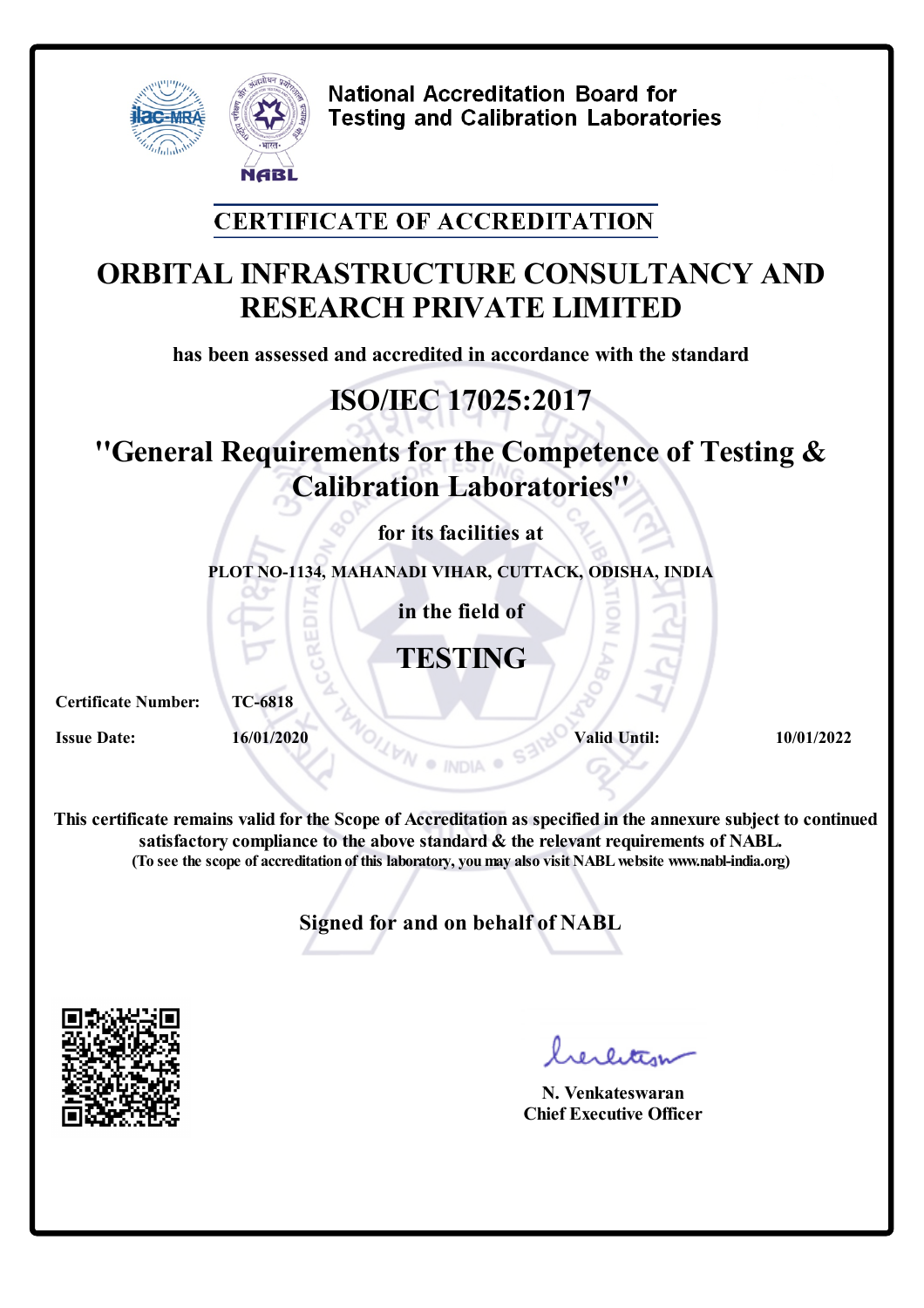



### **SCOPE OF ACCREDITATION**

**Accreditation Standard** ISO/IEC 17025:2017

**Laboratory Name :** ORBITAL INFRASTRUCTURE CONSULTANCY AND RESEARCH PRIVATE LIMITED, PLOT NO-1134, MAHANADI VIHAR, CUTTACK, ODISHA, INDIA

**Certificate Number** TC-6818 **Page No** 1 of 22 **Validity** 16/01/2020 to 10/01/2022 **Last Amended on** 25/02/2020

| S.No           | <b>Discipline / Group</b>                                  | <b>Materials or Products</b><br>tested | Component, parameter or<br>characteristic tested / Specific<br>Test Performed / Tests or type of<br>tests performed | <b>Test Method Specification against</b><br>which tests are performed and /<br>or the techniques / equipment<br>used |
|----------------|------------------------------------------------------------|----------------------------------------|---------------------------------------------------------------------------------------------------------------------|----------------------------------------------------------------------------------------------------------------------|
|                |                                                            | <b>Permanent Facility</b>              |                                                                                                                     |                                                                                                                      |
| 1              | <b>CHEMICAL-</b><br><b>ATMOSPHERIC</b><br><b>POLLUTION</b> | Ambient air                            | Nitrogen Dioxide                                                                                                    | IS:5182(P-6)                                                                                                         |
| 2              | CHEMICAL-<br><b>ATMOSPHERIC</b><br><b>POLLUTION</b>        | Ambient air                            | <b>Respirable Suspended</b><br><b>Particulate Matter</b><br>(PM2.5)                                                 | OICRPLTD/SOP/CPCB<br>Volume-1                                                                                        |
| 3              | <b>CHEMICAL-</b><br><b>ATMOSPHERIC</b><br><b>POLLUTION</b> | Ambient air                            | Respirable Suspended<br>Particulate Matter(PM10)                                                                    | IS:5182(P-23)                                                                                                        |
| 4              | <b>CHEMICAL-</b><br><b>ATMOSPHERIC</b><br><b>POLLUTION</b> | Ambient air                            | <b>Sulphur Dioxide</b>                                                                                              | IS:5182(P-2)                                                                                                         |
| 5              | <b>CHEMICAL-</b><br><b>ATMOSPHERIC</b><br><b>POLLUTION</b> | <b>Noise Monitoring</b>                | Sound Pressure Level                                                                                                | IS:9876                                                                                                              |
| 6              | <b>CHEMICAL- BUILDING</b><br><b>MATERIAL</b>               | Admixture                              | Ash Content                                                                                                         | IS:9103                                                                                                              |
| $\overline{7}$ | <b>CHEMICAL- BUILDING</b><br><b>MATERIAL</b>               | Admixture                              | <b>Chloride Content</b>                                                                                             | IS:6925                                                                                                              |
| 8              | <b>CHEMICAL- BUILDING</b><br><b>MATERIAL</b>               | Admixture                              | Dry material Content                                                                                                | IS:9103                                                                                                              |
| 9              | <b>CHEMICAL- BUILDING</b><br><b>MATERIAL</b>               | Admixture                              | pH Value                                                                                                            | IS:9103                                                                                                              |
| 10             | <b>CHEMICAL- BUILDING</b><br><b>MATERIAL</b>               | Admixture                              | <b>Relative Density</b>                                                                                             | IS:9103                                                                                                              |
| 11             | <b>CHEMICAL- BUILDING</b><br><b>MATERIAL</b>               | <b>Bentonite</b>                       | pH Value                                                                                                            | IS:6186(Clause A-3)                                                                                                  |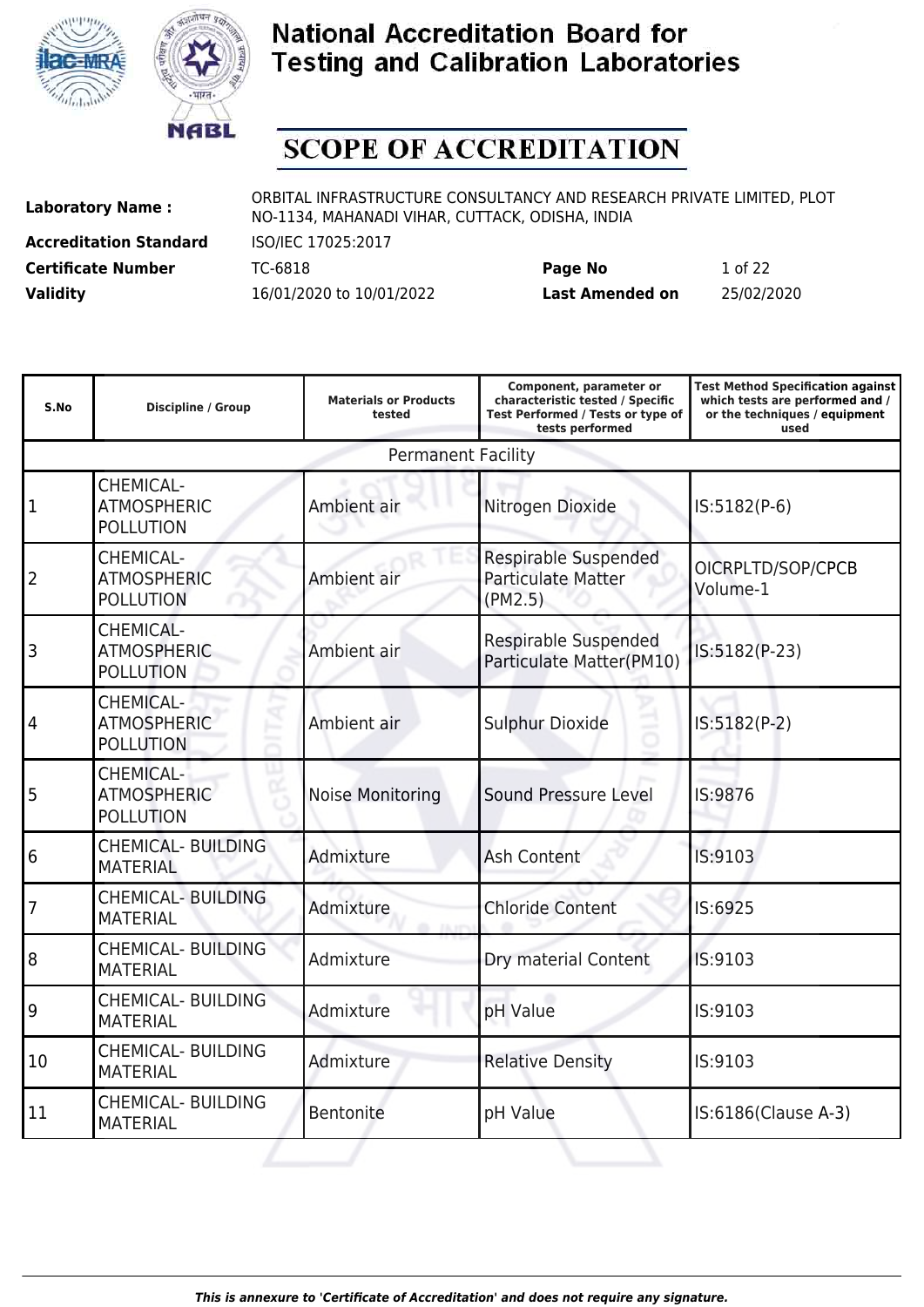



### **SCOPE OF ACCREDITATION**

**Accreditation Standard** ISO/IEC 17025:2017

**Laboratory Name :** ORBITAL INFRASTRUCTURE CONSULTANCY AND RESEARCH PRIVATE LIMITED, PLOT NO-1134, MAHANADI VIHAR, CUTTACK, ODISHA, INDIA

**Certificate Number** TC-6818 **Page No** 2 of 22 **Validity** 16/01/2020 to 10/01/2022 **Last Amended on** 25/02/2020

| S.No | <b>Discipline / Group</b>                    | <b>Materials or Products</b><br>tested | Component, parameter or<br>characteristic tested / Specific<br>Test Performed / Tests or type of<br>tests performed | <b>Test Method Specification against</b><br>which tests are performed and /<br>or the techniques / equipment<br>used |
|------|----------------------------------------------|----------------------------------------|---------------------------------------------------------------------------------------------------------------------|----------------------------------------------------------------------------------------------------------------------|
| 12   | <b>CHEMICAL- BUILDING</b><br><b>MATERIAL</b> | <b>Bitumen</b>                         | Ash content (Mineral<br>matter)                                                                                     | IS 1217                                                                                                              |
| 13   | <b>CHEMICAL- BUILDING</b><br><b>MATERIAL</b> | <b>Bitumen</b>                         | Solubility in Carbo<br>trichloromethylene                                                                           | IS:1216                                                                                                              |
| 14   | <b>CHEMICAL- BUILDING</b><br><b>MATERIAL</b> | <b>Coarse and Fine</b>                 | Alkali Aggregate<br><b>Reactivity (Reduction</b><br>Alkalinity)                                                     | IS:2386(P-7)                                                                                                         |
| 15   | <b>CHEMICAL- BUILDING</b><br><b>MATERIAL</b> | Coarse and Fine                        | Alkali Aggregate<br>Reactivity (Soluble Silica)                                                                     | IS:2386(P-7)                                                                                                         |
| 16   | <b>CHEMICAL- BUILDING</b><br><b>MATERIAL</b> | Coarse and Fine                        | coal & lignite                                                                                                      | IS:2386(P-2)                                                                                                         |
| 17   | <b>CHEMICAL- BUILDING</b><br><b>MATERIAL</b> | Fine agregates                         | Organic Impurities                                                                                                  | IS:2386(P-2)                                                                                                         |
| 18   | <b>CHEMICAL- BUILDING</b><br><b>MATERIAL</b> | OPC, SRPC and HAC                      | Calcium Oxide                                                                                                       | IS:4032(Clause 4.7.2)                                                                                                |
| 19   | <b>CHEMICAL- BUILDING</b><br><b>MATERIAL</b> | OPC, SRPC and HAC                      | Insoluble Residue                                                                                                   | IS:4032(Clause 4.10)                                                                                                 |
| 20   | <b>CHEMICAL- BUILDING</b><br><b>MATERIAL</b> | OPC, SRPC and HAC                      | Loss on Ignition                                                                                                    | IS:4032(Clause 4.2)                                                                                                  |
| 21   | <b>CHEMICAL- BUILDING</b><br><b>MATERIAL</b> | OPC, SRPC and HAC                      | Magnesia                                                                                                            | IS:4032(Clause 4.8.2)                                                                                                |
| 22   | <b>CHEMICAL- BUILDING</b><br><b>MATERIAL</b> | OPC, SRPC and HAC                      | <b>Silica</b>                                                                                                       | IS:4032(Clause 4.3)                                                                                                  |
| 23   | <b>CHEMICAL- BUILDING</b><br><b>MATERIAL</b> | OPC, SRPC and HAC                      | Sulphuric Anhydride                                                                                                 | IS:4032(Clause 4.9)                                                                                                  |
| 24   | <b>CHEMICAL- BUILDING</b><br><b>MATERIAL</b> | OPC, SRPC and HAC                      | Alumina                                                                                                             | IS:4032(Clause 4.6.2)                                                                                                |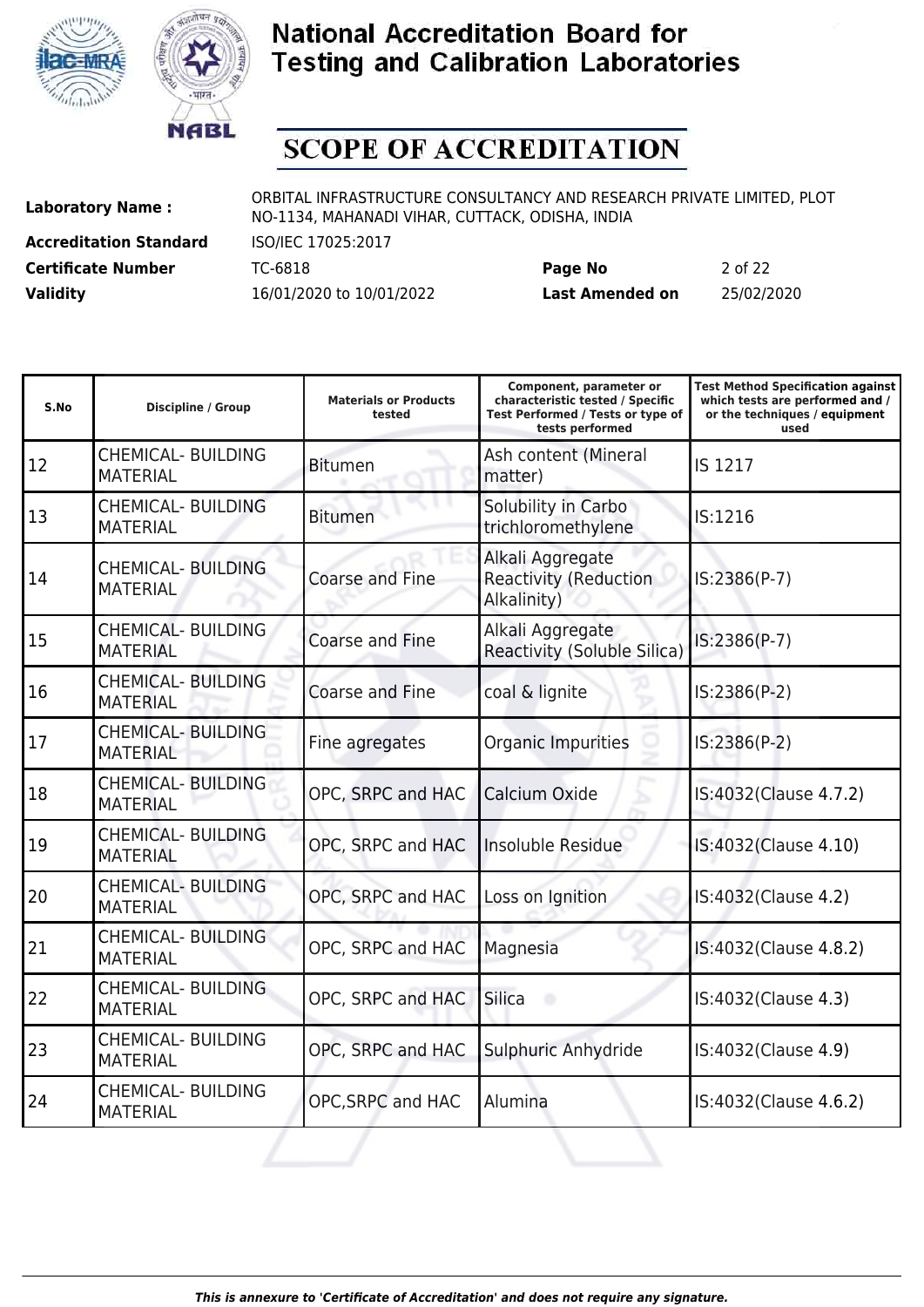



# **SCOPE OF ACCREDITATION**

**Accreditation Standard** ISO/IEC 17025:2017

**Laboratory Name :** ORBITAL INFRASTRUCTURE CONSULTANCY AND RESEARCH PRIVATE LIMITED, PLOT NO-1134, MAHANADI VIHAR, CUTTACK, ODISHA, INDIA

**Certificate Number** TC-6818 **Page No** 3 of 22 **Validity** 16/01/2020 to 10/01/2022 **Last Amended on** 25/02/2020

| S.No | <b>Discipline / Group</b>                    | <b>Materials or Products</b><br>tested | Component, parameter or<br>characteristic tested / Specific<br>Test Performed / Tests or type of<br>tests performed | <b>Test Method Specification against</b><br>which tests are performed and /<br>or the techniques / equipment<br>used |
|------|----------------------------------------------|----------------------------------------|---------------------------------------------------------------------------------------------------------------------|----------------------------------------------------------------------------------------------------------------------|
| 25   | <b>CHEMICAL- BUILDING</b><br><b>MATERIAL</b> | OPC, SRPC and HAC                      | Ferric Oxide                                                                                                        | IS:4032(Clause 4.5.2)                                                                                                |
| 26   | <b>CHEMICAL- BUILDING</b><br><b>MATERIAL</b> | <b>PPC</b>                             | Alumina                                                                                                             | IS:4032(Clause 4.6.2)                                                                                                |
| 27   | <b>CHEMICAL- BUILDING</b><br><b>MATERIAL</b> | PPC                                    | Calcium Oxide                                                                                                       | IS:4032(Clause 4.7.2)                                                                                                |
| 28   | <b>CHEMICAL- BUILDING</b><br><b>MATERIAL</b> | <b>PPC</b>                             | Ferric Oxide                                                                                                        | IS:4032(Clause 4.5.2)                                                                                                |
| 29   | <b>CHEMICAL- BUILDING</b><br><b>MATERIAL</b> | <b>PPC</b>                             | Insoluble Residue                                                                                                   | IS:4032(Clause 4.10)                                                                                                 |
| 30   | <b>CHEMICAL- BUILDING</b><br><b>MATERIAL</b> | <b>PPC</b>                             | Loss on Ignition                                                                                                    | IS:4032(Clause 4.2)                                                                                                  |
| 31   | <b>CHEMICAL- BUILDING</b><br><b>MATERIAL</b> | <b>PPC</b>                             | Magnesia                                                                                                            | IS:4032(Clause 4.8.2)                                                                                                |
| 32   | <b>CHEMICAL- BUILDING</b><br><b>MATERIAL</b> | <b>PPC</b>                             | <b>Silica</b>                                                                                                       | IS:4032(Clause 4.3)                                                                                                  |
| 33   | <b>CHEMICAL- BUILDING</b><br><b>MATERIAL</b> | <b>PPC</b>                             | Sulphuric Anhydride                                                                                                 | IS:4032(Clause 4.9)                                                                                                  |
| 34   | <b>CHEMICAL- BUILDING</b><br><b>MATERIAL</b> | <b>PSC</b><br>· IND                    | Alumina                                                                                                             | IS:4032(Clause 4.6.2))                                                                                               |
| 35   | <b>CHEMICAL- BUILDING</b><br><b>MATERIAL</b> | <b>PSC</b>                             | Calcium Oxide                                                                                                       | IS:4032(Clause 4.7.2)                                                                                                |
| 36   | <b>CHEMICAL- BUILDING</b><br><b>MATERIAL</b> | <b>PSC</b>                             | Ferric Oxide                                                                                                        | IS:4032(Clause 4.5.2)                                                                                                |
| 37   | <b>CHEMICAL- BUILDING</b><br><b>MATERIAL</b> | <b>PSC</b>                             | Insoluble Residue                                                                                                   | IS:4032(Clause 4.10)                                                                                                 |
| 38   | <b>CHEMICAL- BUILDING</b><br><b>MATERIAL</b> | <b>PSC</b>                             | Loss on Ignition                                                                                                    | IS:4032(Clause 4.2)                                                                                                  |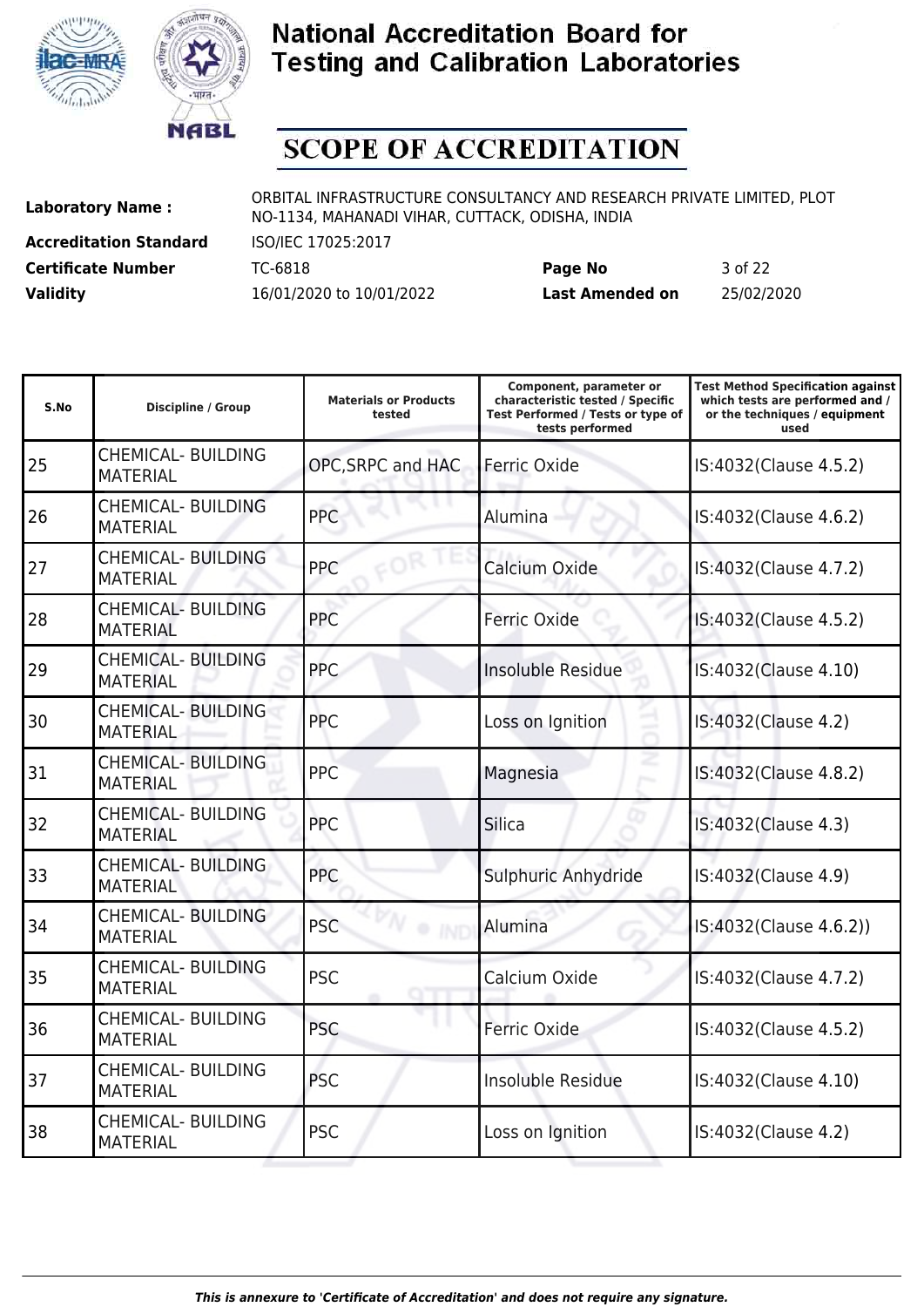



# **SCOPE OF ACCREDITATION**

**Accreditation Standard** ISO/IEC 17025:2017

**Laboratory Name :** ORBITAL INFRASTRUCTURE CONSULTANCY AND RESEARCH PRIVATE LIMITED, PLOT NO-1134, MAHANADI VIHAR, CUTTACK, ODISHA, INDIA

**Certificate Number** TC-6818 **Page No** 4 of 22 **Validity** 16/01/2020 to 10/01/2022 **Last Amended on** 25/02/2020

| S.No | <b>Discipline / Group</b>                              | <b>Materials or Products</b><br>tested                      | Component, parameter or<br>characteristic tested / Specific<br>Test Performed / Tests or type of<br>tests performed | <b>Test Method Specification against</b><br>which tests are performed and /<br>or the techniques / equipment<br>used |
|------|--------------------------------------------------------|-------------------------------------------------------------|---------------------------------------------------------------------------------------------------------------------|----------------------------------------------------------------------------------------------------------------------|
| 39   | <b>CHEMICAL- BUILDING</b><br><b>MATERIAL</b>           | <b>PSC</b>                                                  | Magnesia                                                                                                            | IS:4032(Clause 4.8.2)                                                                                                |
| 40   | <b>CHEMICAL- BUILDING</b><br><b>MATERIAL</b>           | <b>PSC</b>                                                  | Silica                                                                                                              | IS:4032(Clause 4.3)                                                                                                  |
| 41   | <b>CHEMICAL- BUILDING</b><br><b>MATERIAL</b>           | <b>PSC</b>                                                  | Sulphuric Anhydride                                                                                                 | IS:4032(Clause 4.9)                                                                                                  |
| 42   | <b>CHEMICAL- METALS &amp;</b><br><b>ALLOYS</b>         | Steel (low carbon,<br>medium carbon &<br>high carbon steel) | Carbon                                                                                                              | $IS:228(P-1)$                                                                                                        |
| 43   | <b>CHEMICAL- METALS &amp;</b><br><b>ALLOYS</b>         | Steel (low carbon,<br>medium carbon &<br>high carbon steel) | Chromium                                                                                                            | $IS:228(P-6)$                                                                                                        |
| 44   | <b>CHEMICAL- METALS &amp;</b><br><b>ALLOYS</b>         | Steel (low carbon,<br>medium carbon &<br>high carbon steel) | Manganese                                                                                                           | IS:228(P-2)                                                                                                          |
| 45   | <b>CHEMICAL- METALS &amp;</b><br><b>ALLOYS</b>         | Steel (low carbon,<br>medium carbon &<br>high carbon steel) | <b>Nickel</b>                                                                                                       | IS:228 (P-5)                                                                                                         |
| 46   | <b>CHEMICAL- METALS &amp;</b><br><b>ALLOYS</b>         | Steel (low carbon,<br>medium carbon &<br>high carbon steel) | Phosphorous                                                                                                         | $IS:228(P-3)$                                                                                                        |
| 47   | <b>CHEMICAL- METALS &amp;</b><br><b>ALLOYS</b>         | Steel (low carbon,<br>medium carbon &<br>high carbon steel) | Silicon                                                                                                             | $IS:228(P-8)$                                                                                                        |
| 48   | <b>CHEMICAL- METALS &amp;</b><br><b>ALLOYS</b>         | Steel (low carbon,<br>medium carbon &<br>high carbon steel) | Sulphur                                                                                                             | IS:228(P-9)                                                                                                          |
| 49   | <b>CHEMICAL- POLLUTION &amp;</b><br><b>ENVIRONMENT</b> | Water                                                       | Acidity                                                                                                             | IS:3025(P-22)                                                                                                        |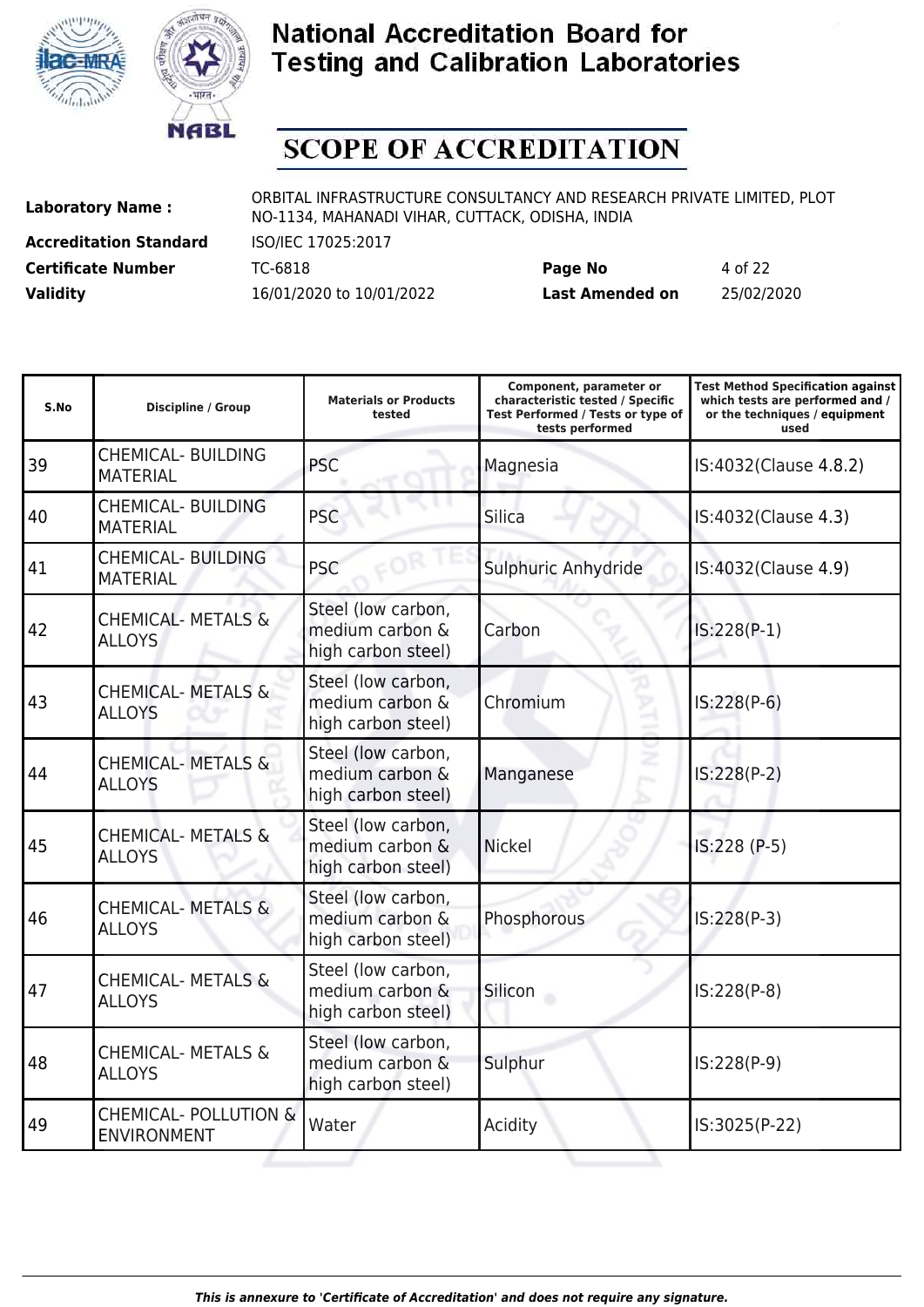



# **SCOPE OF ACCREDITATION**

**Accreditation Standard** ISO/IEC 17025:2017

**Laboratory Name :** ORBITAL INFRASTRUCTURE CONSULTANCY AND RESEARCH PRIVATE LIMITED, PLOT NO-1134, MAHANADI VIHAR, CUTTACK, ODISHA, INDIA

**Certificate Number** TC-6818 **Page No** 5 of 22 **Validity** 16/01/2020 to 10/01/2022 **Last Amended on** 25/02/2020

| <b>Discipline / Group</b>                              | <b>Materials or Products</b><br>tested | Component, parameter or<br>characteristic tested / Specific<br>Test Performed / Tests or type of<br>tests performed | <b>Test Method Specification against</b><br>which tests are performed and /<br>or the techniques / equipment<br>used |
|--------------------------------------------------------|----------------------------------------|---------------------------------------------------------------------------------------------------------------------|----------------------------------------------------------------------------------------------------------------------|
| <b>CHEMICAL- POLLUTION &amp;</b><br><b>ENVIRONMENT</b> | Water                                  | Calcium                                                                                                             | IS:3025(P-40)                                                                                                        |
| <b>CHEMICAL- POLLUTION &amp;</b><br><b>ENVIRONMENT</b> | Water                                  | Chloride                                                                                                            | IS:3025(P-32)                                                                                                        |
| <b>CHEMICAL- POLLUTION &amp;</b><br><b>ENVIRONMENT</b> | Water                                  | Dissolved Oxygen                                                                                                    | IS:3025(P-38)                                                                                                        |
| <b>CHEMICAL- POLLUTION &amp;</b><br><b>ENVIRONMENT</b> | Water                                  | Magnesium                                                                                                           | IS:3025(P-46)                                                                                                        |
| <b>CHEMICAL- POLLUTION &amp;</b><br><b>ENVIRONMENT</b> | Water                                  | pH                                                                                                                  | IS:3025(P-11)                                                                                                        |
| <b>CHEMICAL- POLLUTION &amp;</b><br><b>ENVIRONMENT</b> | Water                                  | Potassium                                                                                                           | IS:3025(P-45)                                                                                                        |
| <b>CHEMICAL- POLLUTION &amp;</b><br><b>ENVIRONMENT</b> | Water                                  | Sodium                                                                                                              | IS:3025(P-45)                                                                                                        |
| <b>CHEMICAL- POLLUTION &amp;</b><br><b>ENVIRONMENT</b> | Water                                  | <b>Specific Conductance</b>                                                                                         | IS:3025(P-14)                                                                                                        |
| <b>CHEMICAL- POLLUTION &amp;</b><br><b>ENVIRONMENT</b> | Water                                  | Sulphate                                                                                                            | IS:3025(P-24)                                                                                                        |
| <b>CHEMICAL- POLLUTION &amp;</b><br><b>ENVIRONMENT</b> | Water                                  | <b>Total alkalinity</b>                                                                                             | IS:3025(P-23)                                                                                                        |
| <b>CHEMICAL- POLLUTION &amp;</b><br><b>ENVIRONMENT</b> | Water                                  | <b>Total Dissolved Solids</b>                                                                                       | IS:3025(P-16)                                                                                                        |
| <b>CHEMICAL- POLLUTION &amp;</b><br><b>ENVIRONMENT</b> | Water                                  | <b>Total Hardness</b>                                                                                               | IS:3025(P-21)                                                                                                        |
| <b>CHEMICAL- POLLUTION &amp;</b><br><b>ENVIRONMENT</b> | Water                                  | <b>Total Suspended Solids</b>                                                                                       | IS:3025(P-17)                                                                                                        |
| <b>CHEMICAL- POLLUTION &amp;</b><br><b>ENVIRONMENT</b> | Water                                  | Turbidity                                                                                                           | IS:3025(P-10)                                                                                                        |
|                                                        |                                        |                                                                                                                     |                                                                                                                      |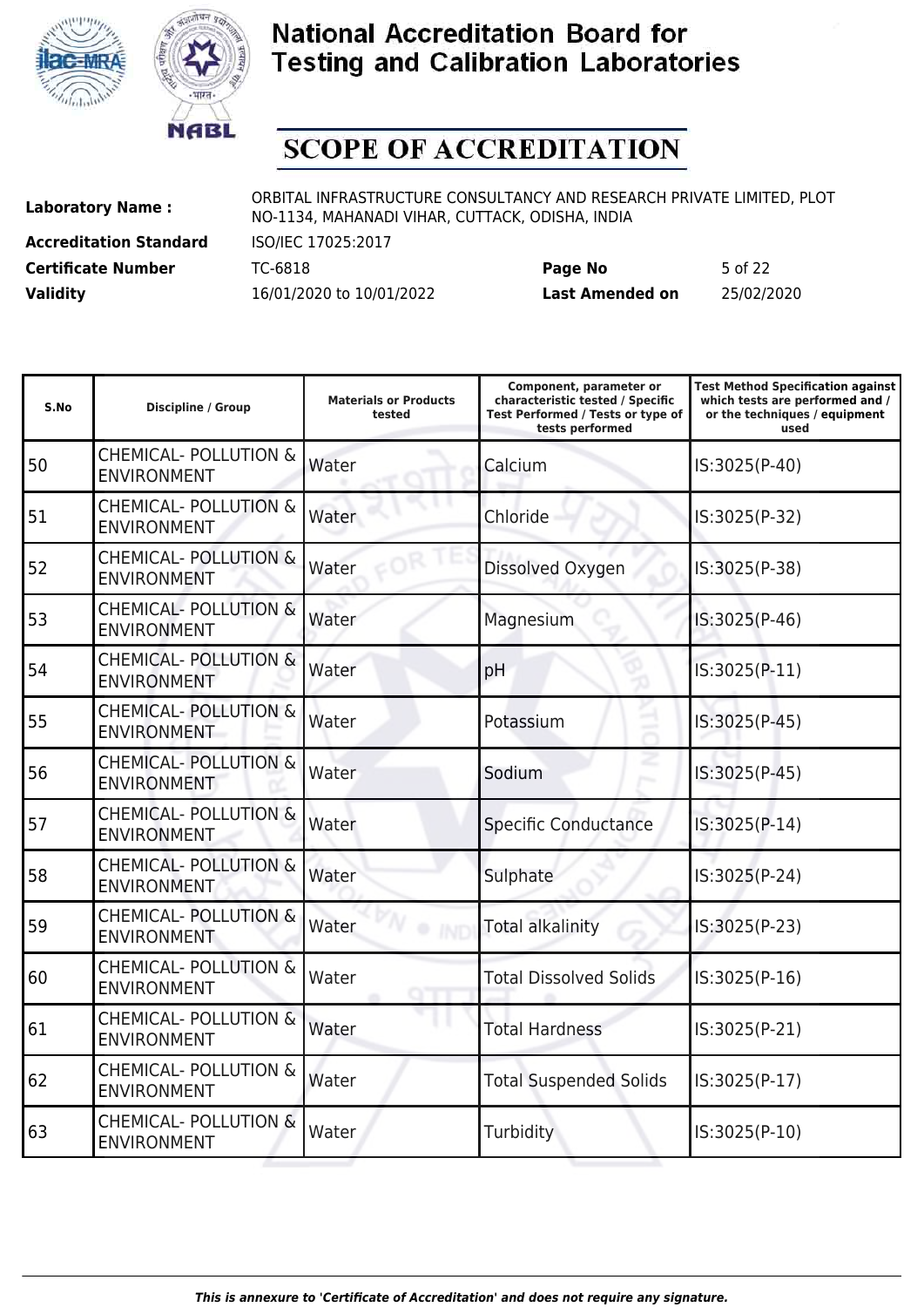



# **SCOPE OF ACCREDITATION**

**Accreditation Standard** ISO/IEC 17025:2017

**Laboratory Name :** ORBITAL INFRASTRUCTURE CONSULTANCY AND RESEARCH PRIVATE LIMITED, PLOT NO-1134, MAHANADI VIHAR, CUTTACK, ODISHA, INDIA

**Certificate Number** TC-6818 **Page No** 6 of 22 **Validity** 16/01/2020 to 10/01/2022 **Last Amended on** 25/02/2020

| S.No | <b>Discipline / Group</b>                | <b>Materials or Products</b><br>tested | Component, parameter or<br>characteristic tested / Specific<br>Test Performed / Tests or type of<br>tests performed | <b>Test Method Specification against</b><br>which tests are performed and /<br>or the techniques / equipment<br>used |
|------|------------------------------------------|----------------------------------------|---------------------------------------------------------------------------------------------------------------------|----------------------------------------------------------------------------------------------------------------------|
| 64   | <b>CHEMICAL- SOIL AND</b><br><b>ROCK</b> | Clay                                   | pH Value                                                                                                            | IS:2720 (P-26)                                                                                                       |
| 65   | <b>CHEMICAL- SOIL AND</b><br><b>ROCK</b> | Clay                                   | <b>Total Soluble Sulphate</b>                                                                                       | IS:2720(P-27)                                                                                                        |
| 66   | <b>CHEMICAL- SOIL AND</b><br><b>ROCK</b> | Soil                                   | <b>Calcium Carbonate</b>                                                                                            | IS:2720 (P-23)                                                                                                       |
| 67   | <b>CHEMICAL- SOIL AND</b><br><b>ROCK</b> | Soil                                   | <b>Organic Matter</b>                                                                                               | IS:2720(P-22)                                                                                                        |
| 68   | <b>CHEMICAL- SOIL AND</b><br><b>ROCK</b> | Soil                                   | pH                                                                                                                  | IS:2720(P-26)                                                                                                        |
| 69   | <b>CHEMICAL- SOIL AND</b><br><b>ROCK</b> | Soil                                   | <b>Total Soluble Sulphate</b>                                                                                       | IS:2720(P-27)                                                                                                        |
| 70   | <b>CHEMICAL-WATER</b>                    | Water                                  | <b>Organic Solids</b>                                                                                               | IS:3025(P-18)                                                                                                        |
| 71   | <b>CHEMICAL-WATER</b>                    | Water                                  | Acidity                                                                                                             | IS:3025 (P-22)                                                                                                       |
| 72   | <b>CHEMICAL- WATER</b>                   | Water                                  | Acidity                                                                                                             | IS:3025(P-22)                                                                                                        |
| 73   | <b>CHEMICAL- WATER</b>                   | Water                                  | Alkalinity                                                                                                          | IS:3025(P-23)                                                                                                        |
| 74   | <b>CHEMICAL-WATER</b>                    | Water                                  | Calcium                                                                                                             | IS:3025(P-40)                                                                                                        |
| 75   | <b>CHEMICAL- WATER</b>                   | Water                                  | Chloride                                                                                                            | IS:3025(P-32)                                                                                                        |
| 76   | <b>CHEMICAL- WATER</b>                   | Water                                  | Chloride                                                                                                            | IS:3025(P-32)                                                                                                        |
| 77   | <b>CHEMICAL-WATER</b>                    | Water                                  | Dissolved Oxygen                                                                                                    | IS:3025(P-38)                                                                                                        |
| 78   | <b>CHEMICAL- WATER</b>                   | Water                                  | <b>Filterable Residue</b>                                                                                           | IS:3025(P-16)                                                                                                        |
| 79   | <b>CHEMICAL- WATER</b>                   | Water                                  | <b>Inorganic Solids</b>                                                                                             | IS:3025(P-18)                                                                                                        |
| 80   | <b>CHEMICAL- WATER</b>                   | Water                                  | Magnesium                                                                                                           | IS:3025(P-46)                                                                                                        |
| 81   | <b>CHEMICAL- WATER</b>                   | Water                                  | pH                                                                                                                  | IS:3025 (P-11)                                                                                                       |
| 82   | <b>CHEMICAL- WATER</b>                   | Water                                  | pH                                                                                                                  | IS:3025(p-11)                                                                                                        |
| 83   | <b>CHEMICAL- WATER</b>                   | Water                                  | Potassium                                                                                                           | IS:3025(P-45)                                                                                                        |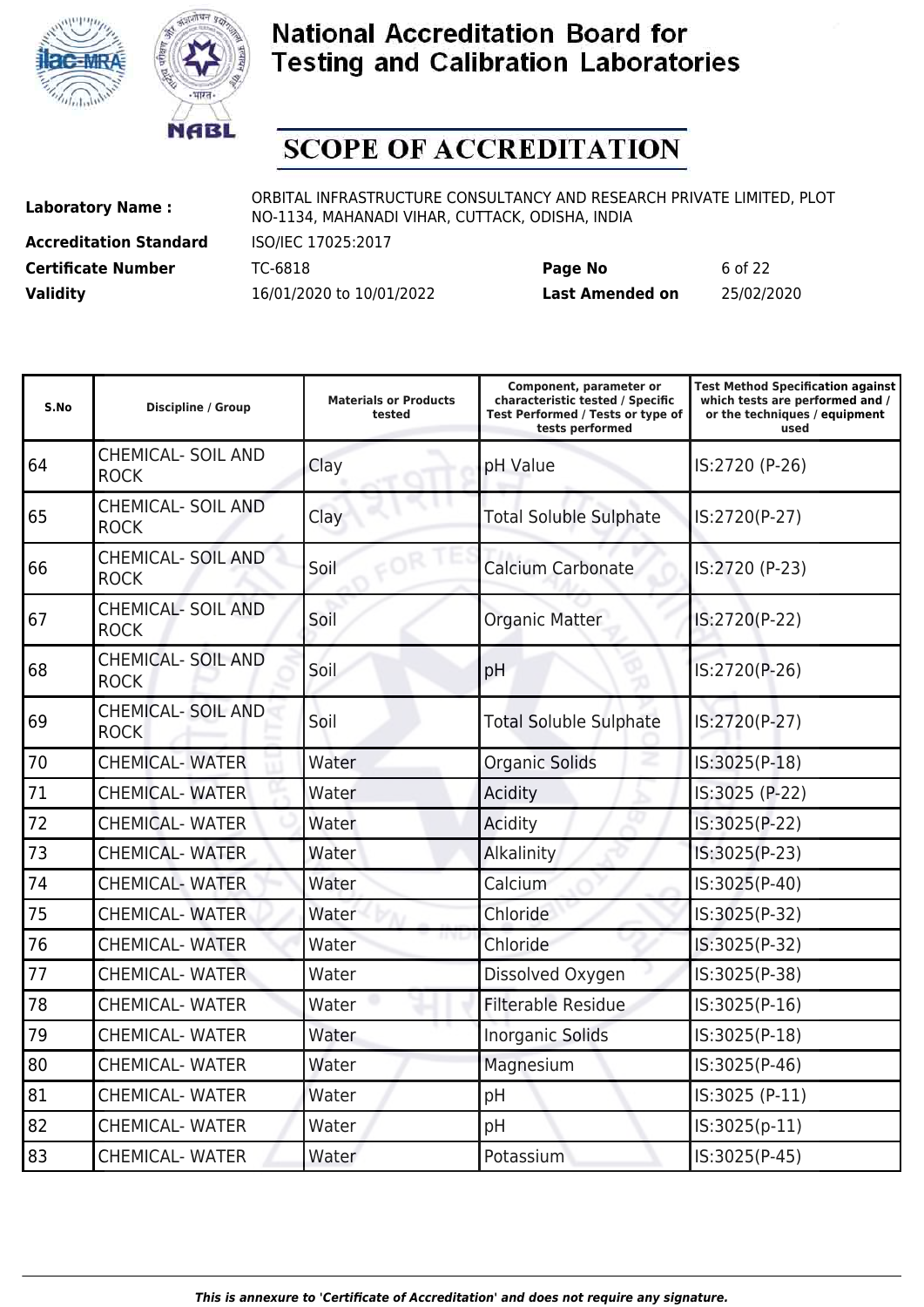



# **SCOPE OF ACCREDITATION**

**Accreditation Standard** ISO/IEC 17025:2017

**Laboratory Name :** ORBITAL INFRASTRUCTURE CONSULTANCY AND RESEARCH PRIVATE LIMITED, PLOT NO-1134, MAHANADI VIHAR, CUTTACK, ODISHA, INDIA

**Certificate Number** TC-6818 **Page No** 7 of 22 **Validity** 16/01/2020 to 10/01/2022 **Last Amended on** 25/02/2020

| S.No | <b>Discipline / Group</b>                        | <b>Materials or Products</b><br>tested | Component, parameter or<br>characteristic tested / Specific<br>Test Performed / Tests or type of<br>tests performed | <b>Test Method Specification against</b><br>which tests are performed and /<br>or the techniques / equipment<br>used |
|------|--------------------------------------------------|----------------------------------------|---------------------------------------------------------------------------------------------------------------------|----------------------------------------------------------------------------------------------------------------------|
| 84   | <b>CHEMICAL- WATER</b>                           | Water                                  | Sodium                                                                                                              | IS:3025(P-45)                                                                                                        |
| 85   | <b>CHEMICAL- WATER</b>                           | Water                                  | <b>Specific Conductance</b>                                                                                         | IS:3025(P-14)                                                                                                        |
| 86   | <b>CHEMICAL- WATER</b>                           | Water                                  | Sulphate                                                                                                            | IS:3025 (P-24)                                                                                                       |
| 87   | <b>CHEMICAL- WATER</b>                           | Water                                  | Sulphate                                                                                                            | IS:3025(P-24)                                                                                                        |
| 88   | <b>CHEMICAL-WATER</b>                            | Water                                  | <b>Total alkalinity</b>                                                                                             | IS:3025(P-23)                                                                                                        |
| 89   | <b>CHEMICAL- WATER</b>                           | Water                                  | <b>Total Dissolved Solids</b>                                                                                       | IS:3025(P-16)                                                                                                        |
| 90   | <b>CHEMICAL- WATER</b>                           | Water                                  | <b>Total Hardness</b>                                                                                               | IS:3025(P-21)                                                                                                        |
| 91   | <b>CHEMICAL- WATER</b>                           | Water                                  | <b>Total Suspended Solid</b>                                                                                        | IS:3025 (P-17)                                                                                                       |
| 92   | <b>CHEMICAL- WATER</b>                           | Water                                  | <b>Total Suspended Solids</b>                                                                                       | IS:3025(P-17)                                                                                                        |
| 93   | <b>CHEMICAL-WATER</b>                            | Water                                  | Turbidity                                                                                                           | IS:3025(P-10)                                                                                                        |
| 94   | <b>MECHANICAL- BUILDINGS</b><br><b>MATERIALS</b> | Admixture                              | Relative density                                                                                                    | IS:9103                                                                                                              |
| 95   | <b>MECHANICAL- BUILDINGS</b><br><b>MATERIALS</b> | <b>BENTONITE</b>                       | <b>DRY FINENESS</b>                                                                                                 | IS:6186                                                                                                              |
| 96   | <b>MECHANICAL- BUILDINGS</b><br><b>MATERIALS</b> | <b>BENTONITE</b>                       | <b>MARSH CONE VISCOSITY</b>                                                                                         | <b>ASTM:D6910</b>                                                                                                    |
| 97   | <b>MECHANICAL- BUILDINGS</b><br><b>MATERIALS</b> | <b>BENTONITE</b>                       | MOISTURE CONTENT                                                                                                    | IS:6186                                                                                                              |
| 98   | MECHANICAL- BUILDINGS<br><b>MATERIALS</b>        | <b>BENTONITE</b>                       | <b>SAND CONTENT</b>                                                                                                 | IS: 6186                                                                                                             |
| 99   | <b>MECHANICAL- BUILDINGS</b><br><b>MATERIALS</b> | <b>BENTONITE</b>                       | <b>SPECIFIC GRAVITY</b>                                                                                             | IS 2720-(PART-3)                                                                                                     |
| 100  | <b>MECHANICAL- BUILDINGS</b><br><b>MATERIALS</b> | <b>BENTONITE</b>                       | <b>SWELLING POWER</b>                                                                                               | IS:6186                                                                                                              |
| 101  | <b>MECHANICAL- BUILDINGS</b><br><b>MATERIALS</b> | <b>BENTONITE</b>                       | <b>WET FINENESS</b>                                                                                                 | IS:6186                                                                                                              |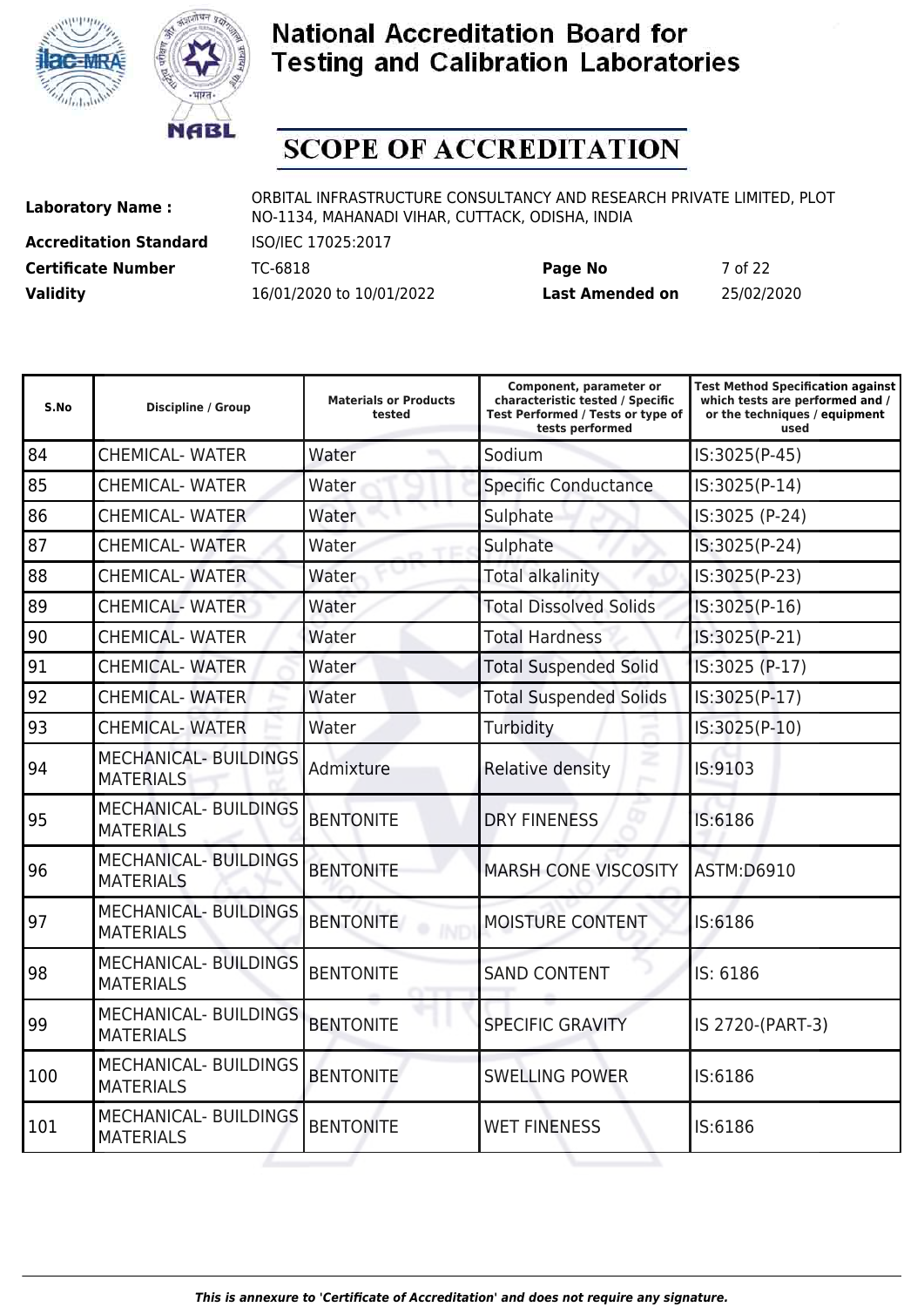



# **SCOPE OF ACCREDITATION**

**Accreditation Standard** ISO/IEC 17025:2017

**Laboratory Name :** ORBITAL INFRASTRUCTURE CONSULTANCY AND RESEARCH PRIVATE LIMITED, PLOT NO-1134, MAHANADI VIHAR, CUTTACK, ODISHA, INDIA

**Certificate Number** TC-6818 **Page No** 8 of 22 **Validity** 16/01/2020 to 10/01/2022 **Last Amended on** 25/02/2020

| S.No | <b>Discipline / Group</b>                        | <b>Materials or Products</b><br>tested | Component, parameter or<br>characteristic tested / Specific<br>Test Performed / Tests or type of<br>tests performed | <b>Test Method Specification against</b><br>which tests are performed and /<br>or the techniques / equipment<br>used |
|------|--------------------------------------------------|----------------------------------------|---------------------------------------------------------------------------------------------------------------------|----------------------------------------------------------------------------------------------------------------------|
| 102  | MECHANICAL- BUILDINGS<br><b>MATERIALS</b>        | <b>Bitumen</b>                         | <b>Absolute Viscosity</b>                                                                                           | IS: 1206(Part-2)                                                                                                     |
| 103  | <b>MECHANICAL- BUILDINGS</b><br><b>MATERIALS</b> | <b>Bitumen</b>                         | <b>Ductility Test</b>                                                                                               | IS: 1208                                                                                                             |
| 104  | <b>MECHANICAL- BUILDINGS</b><br><b>MATERIALS</b> | <b>Bitumen</b>                         | Flash Point by close cup                                                                                            | IS: 1209                                                                                                             |
| 105  | <b>MECHANICAL- BUILDINGS</b><br><b>MATERIALS</b> | <b>Bitumen</b>                         | Flash Point by open cup                                                                                             | IS: 1448 (Part-69)                                                                                                   |
| 106  | <b>MECHANICAL- BUILDINGS</b><br><b>MATERIALS</b> | <b>Bitumen</b>                         | <b>Hardness</b>                                                                                                     | IS: 1195                                                                                                             |
| 107  | <b>MECHANICAL- BUILDINGS</b><br><b>MATERIALS</b> | <b>Bitumen</b>                         | <b>Kinematic Viscosity</b>                                                                                          | IS: 1206 (Part-3)                                                                                                    |
| 108  | <b>MECHANICAL- BUILDINGS</b><br><b>MATERIALS</b> | <b>Bitumen</b>                         | <b>Marshall Stability Test</b>                                                                                      | <b>ASPHALT INSTITUTE</b><br>MANUAL SERIES-2 (MS-2)<br><b>6th EDITION CHAPTER 5</b>                                   |
| 109  | <b>MECHANICAL- BUILDINGS</b><br><b>MATERIALS</b> | <b>Bitumen</b>                         | <b>Marshall Stability Test</b>                                                                                      | <b>ASTM D 6927</b>                                                                                                   |
| 110  | <b>MECHANICAL- BUILDINGS</b><br><b>MATERIALS</b> | <b>Bitumen</b>                         | <b>Penetration Test</b>                                                                                             | IS: 1203                                                                                                             |
| 111  | <b>MECHANICAL- BUILDINGS</b><br><b>MATERIALS</b> | <b>Bitumen</b>                         | Softening Point                                                                                                     | IS: 1205                                                                                                             |
| 112  | <b>MECHANICAL- BUILDINGS</b><br><b>MATERIALS</b> | <b>Bitumen</b>                         | <b>Specific Gravity</b>                                                                                             | IS: 1202                                                                                                             |
| 113  | <b>MECHANICAL- BUILDINGS</b><br><b>MATERIALS</b> | <b>Bitumen Emulsion</b>                | Coagulation of emulsion                                                                                             | IS: 887                                                                                                              |
| 114  | <b>MECHANICAL- BUILDINGS</b><br><b>MATERIALS</b> | <b>Bitumen Emulsion</b>                | <b>Coating Ability</b>                                                                                              | IS: 887                                                                                                              |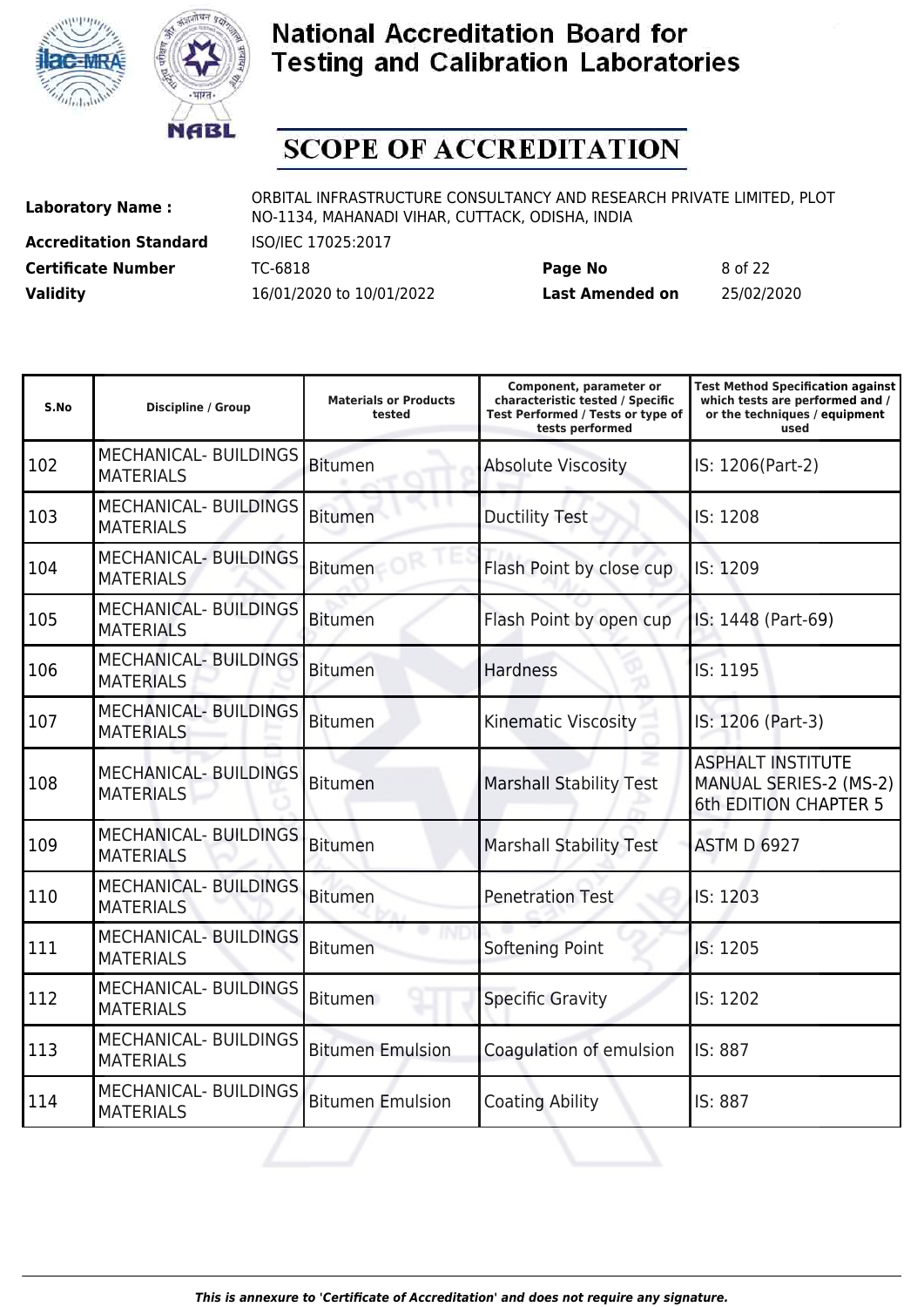



# **SCOPE OF ACCREDITATION**

**Accreditation Standard** ISO/IEC 17025:2017

**Laboratory Name :** ORBITAL INFRASTRUCTURE CONSULTANCY AND RESEARCH PRIVATE LIMITED, PLOT NO-1134, MAHANADI VIHAR, CUTTACK, ODISHA, INDIA

**Certificate Number** TC-6818 **Page No** 9 of 22 **Validity** 16/01/2020 to 10/01/2022 **Last Amended on** 25/02/2020

| S.No | <b>Discipline / Group</b>                        | <b>Materials or Products</b><br>tested | Component, parameter or<br>characteristic tested / Specific<br>Test Performed / Tests or type of<br>tests performed | <b>Test Method Specification against</b><br>which tests are performed and /<br>or the techniques / equipment<br>used |
|------|--------------------------------------------------|----------------------------------------|---------------------------------------------------------------------------------------------------------------------|----------------------------------------------------------------------------------------------------------------------|
| 115  | <b>MECHANICAL- BUILDINGS</b><br><b>MATERIALS</b> | <b>Bitumen Emulsion</b>                | Miscibility with water                                                                                              | IS: 887                                                                                                              |
| 116  | <b>MECHANICAL- BUILDINGS</b><br><b>MATERIALS</b> | <b>Bitumen Emulsion</b>                | Residue by sieving on<br>600 micron                                                                                 | IS: 887                                                                                                              |
| 117  | <b>MECHANICAL- BUILDINGS</b><br><b>MATERIALS</b> | <b>Bitumen Emulsion</b>                | Saybolt Fural Viscosity                                                                                             | IS: 3117                                                                                                             |
| 118  | <b>MECHANICAL- BUILDINGS</b><br><b>MATERIALS</b> | <b>Bitumen Emulsion</b>                | <b>Storage Stability</b>                                                                                            | IS: 887                                                                                                              |
| 119  | <b>MECHANICAL- BUILDINGS</b><br><b>MATERIALS</b> | <b>Brick</b>                           | <b>Bulk Density</b>                                                                                                 | IS: 2180                                                                                                             |
| 120  | <b>MECHANICAL- BUILDINGS</b><br><b>MATERIALS</b> | <b>Brick</b>                           | Compressive Strength                                                                                                | IS: 3495 (Part-1)                                                                                                    |
| 121  | <b>MECHANICAL- BUILDINGS</b><br><b>MATERIALS</b> | <b>Brick</b>                           | <b>Dimension test</b>                                                                                               | IS 1077                                                                                                              |
| 122  | <b>MECHANICAL- BUILDINGS</b><br><b>MATERIALS</b> | <b>Brick</b>                           | Efflorescence                                                                                                       | IS:3495 (Part-3)                                                                                                     |
| 123  | <b>MECHANICAL- BUILDINGS</b><br><b>MATERIALS</b> | <b>Brick</b>                           | <b>Water Absorption</b>                                                                                             | IS: 3495 (Part-2)                                                                                                    |
| 124  | <b>MECHANICAL- BUILDINGS</b><br><b>MATERIALS</b> | <b>Building Lime</b>                   | Compressive Strength                                                                                                | IS: 6932 (Part-7)                                                                                                    |
| 125  | <b>MECHANICAL- BUILDINGS</b><br><b>MATERIALS</b> | <b>Building Lime</b>                   | Consistency / Workability                                                                                           | IS: 6932 (Part-8)                                                                                                    |
| 126  | <b>MECHANICAL- BUILDINGS</b><br><b>MATERIALS</b> | <b>Building Lime</b>                   | Fineness by Dry Sieving<br>(sieve size<br>100mm, 75mm, 40mm, 25<br>mm,19mm,12.5mm,10m<br>m, 6.5mm & 4.75mm)         | IS: 6932 (Part-4)                                                                                                    |
| 127  | <b>MECHANICAL- BUILDINGS</b><br><b>MATERIALS</b> | <b>Building Lime</b>                   | <b>Setting Time</b>                                                                                                 | 6932 (Part-11)                                                                                                       |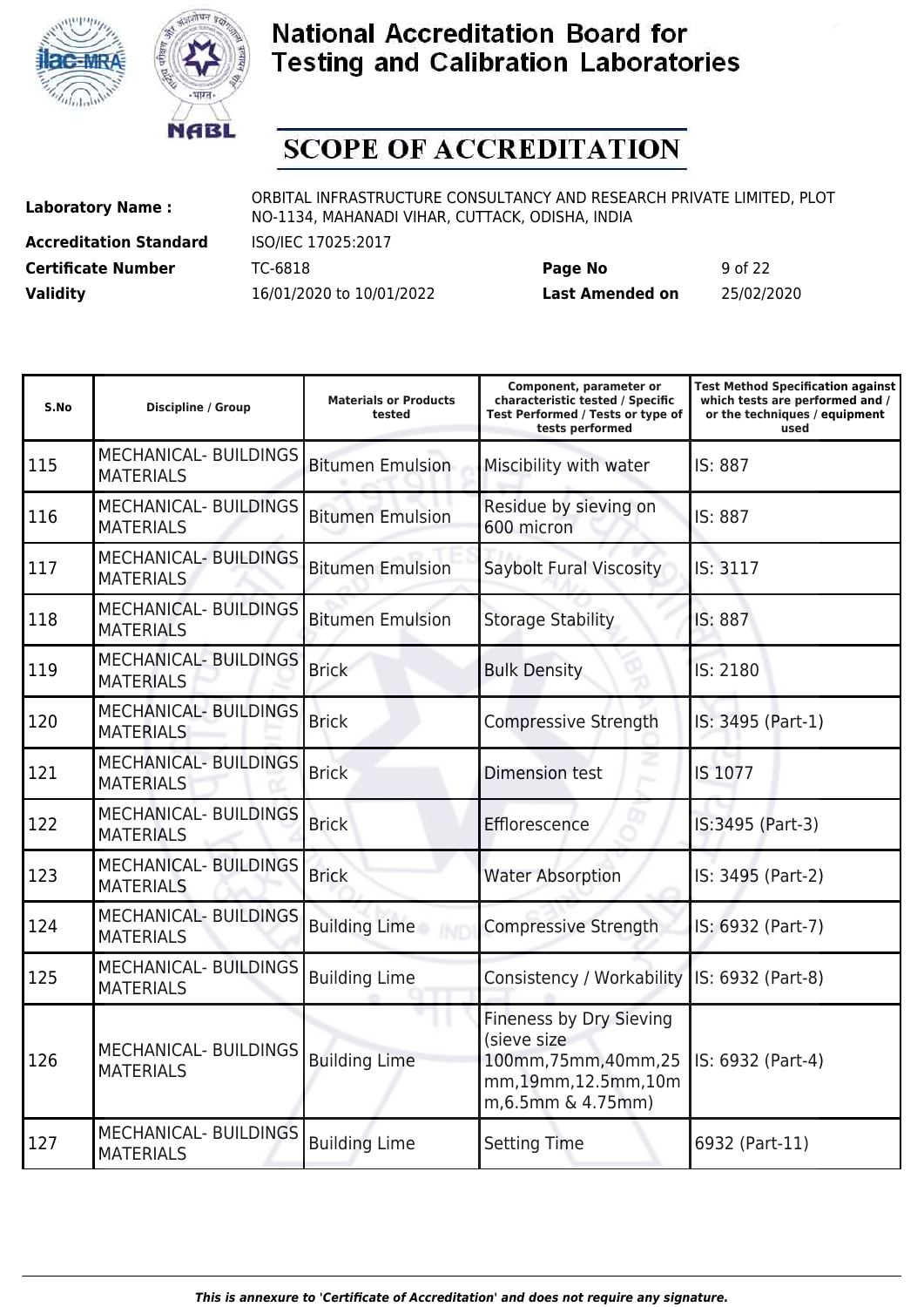



# **SCOPE OF ACCREDITATION**

**Accreditation Standard** ISO/IEC 17025:2017

**Laboratory Name :** ORBITAL INFRASTRUCTURE CONSULTANCY AND RESEARCH PRIVATE LIMITED, PLOT NO-1134, MAHANADI VIHAR, CUTTACK, ODISHA, INDIA

**Certificate Number** TC-6818 **Page No** 10 of 22 **Validity** 16/01/2020 to 10/01/2022 **Last Amended on** 25/02/2020

| S.No | <b>Discipline / Group</b>                        | <b>Materials or Products</b><br>tested | Component, parameter or<br>characteristic tested / Specific<br>Test Performed / Tests or type of<br>tests performed | <b>Test Method Specification against</b><br>which tests are performed and /<br>or the techniques / equipment<br>used |
|------|--------------------------------------------------|----------------------------------------|---------------------------------------------------------------------------------------------------------------------|----------------------------------------------------------------------------------------------------------------------|
| 128  | <b>MECHANICAL- BUILDINGS</b><br><b>MATERIALS</b> | <b>Building Lime</b>                   | Soundness                                                                                                           | IS: 6932 (Part-9)                                                                                                    |
| 129  | MECHANICAL- BUILDINGS<br><b>MATERIALS</b>        | Cement<br>(OPC/PSC/PPC/SRPC/<br>HAC)   | Compressive test                                                                                                    | IS: 4031 (Part-6)                                                                                                    |
| 130  | <b>MECHANICAL- BUILDINGS</b><br><b>MATERIALS</b> | Cement<br>(OPC/PSC/PPC/SRPC/<br>HAC)   | Consistency                                                                                                         | IS: 4031 (Part-4)                                                                                                    |
| 131  | MECHANICAL- BUILDINGS<br><b>MATERIALS</b>        | Cement<br>(OPC/PSC/PPC/SRPC/<br>HAC)   | Density                                                                                                             | IS: 4031 (Part-10)                                                                                                   |
| 132  | <b>MECHANICAL- BUILDINGS</b><br><b>MATERIALS</b> | Cement<br>(OPC/PSC/PPC/SRPC/<br>HAC)   | Drying Shrinkage                                                                                                    | IS: 4031 (Part-11)                                                                                                   |
| 133  | MECHANICAL- BUILDINGS<br><b>MATERIALS</b>        | Cement<br>(OPC/PSC/PPC/SRPC/<br>HAC)   | Fineness by Blains Air<br><b>Permeability Method</b>                                                                | IS: 4031(Part-2)                                                                                                     |
| 134  | <b>MECHANICAL- BUILDINGS</b><br><b>MATERIALS</b> | Cement<br>(OPC/PSC/PPC/SRPC/<br>HAC)   | Fineness by dry sieving<br>by 90 micron                                                                             | IS: 4031(Part-1)                                                                                                     |
| 135  | MECHANICAL- BUILDINGS<br><b>MATERIALS</b>        | Cement<br>(OPC/PSC/PPC/SRPC/<br>HAC)   | <b>Setting Time</b>                                                                                                 | Is: 4031 (Part-5)                                                                                                    |
| 136  | MECHANICAL- BUILDINGS<br><b>MATERIALS</b>        | Cement<br>(OPC/PSC/PPC/SRPC/<br>HAC)   | Soundness (Auto-Clave<br>Test)                                                                                      | IS: 4031 (Part-3)                                                                                                    |
| 137  | MECHANICAL- BUILDINGS<br><b>MATERIALS</b>        | Cement<br>(OPC/PSC/PPC/SRPC/<br>HAC)   | Soundness (Le-Chatelier<br>Test)                                                                                    | IS: 4031 (Part-3)                                                                                                    |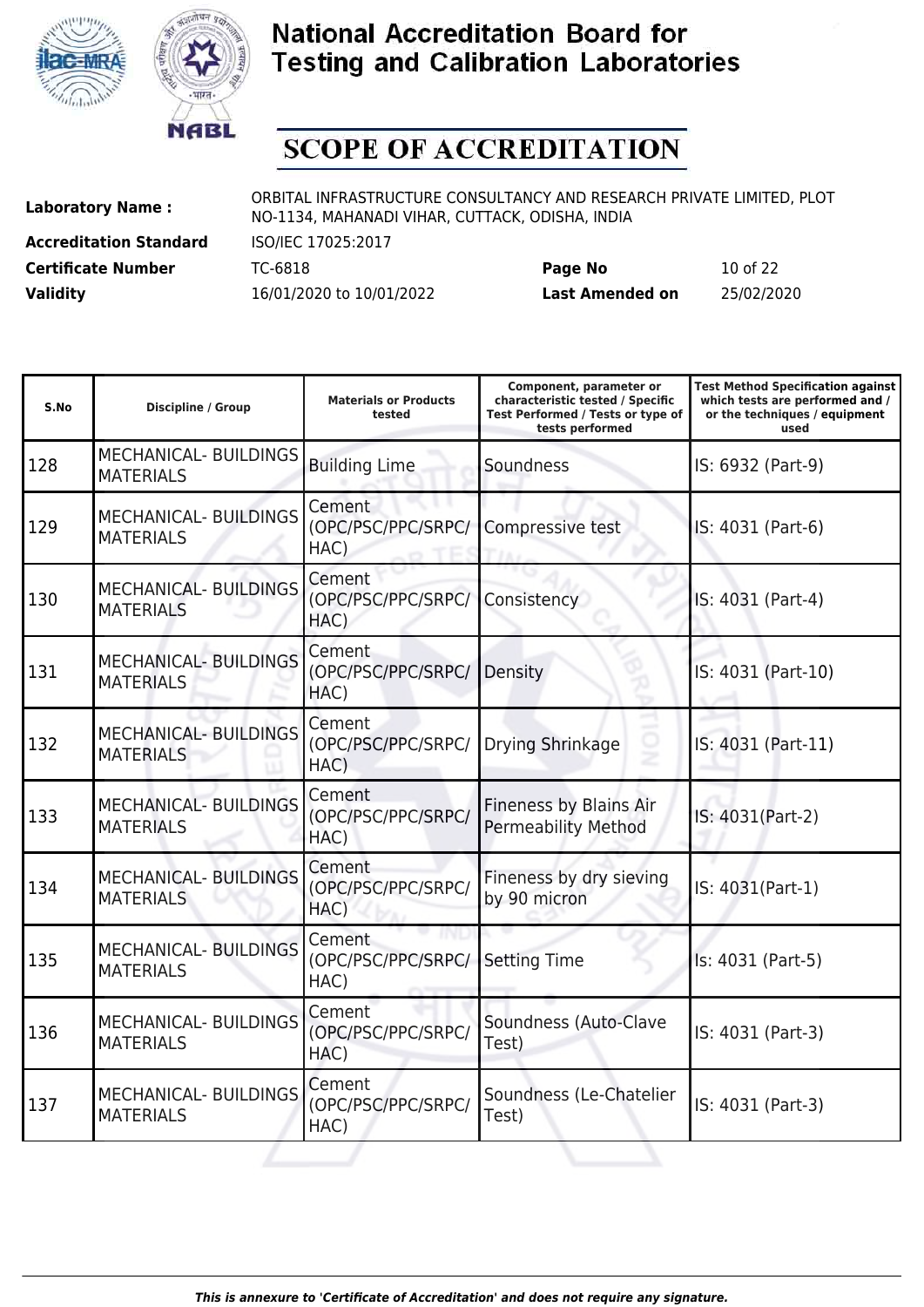



# **SCOPE OF ACCREDITATION**

**Accreditation Standard** ISO/IEC 17025:2017

**Laboratory Name :** ORBITAL INFRASTRUCTURE CONSULTANCY AND RESEARCH PRIVATE LIMITED, PLOT NO-1134, MAHANADI VIHAR, CUTTACK, ODISHA, INDIA

**Certificate Number** TC-6818 **Page No** 11 of 22 **Validity** 16/01/2020 to 10/01/2022 **Last Amended on** 25/02/2020

| S.No | <b>Discipline / Group</b>                        | <b>Materials or Products</b><br>tested         | Component, parameter or<br>characteristic tested / Specific<br>Test Performed / Tests or type of<br>tests performed | <b>Test Method Specification against</b><br>which tests are performed and /<br>or the techniques / equipment<br>used |
|------|--------------------------------------------------|------------------------------------------------|---------------------------------------------------------------------------------------------------------------------|----------------------------------------------------------------------------------------------------------------------|
| 138  | <b>MECHANICAL- BUILDINGS</b><br><b>MATERIALS</b> | Cement<br>(OPC/PSC/PPC/SRPC/<br>HAC)           | Transverse Strength                                                                                                 | IS: 4031 (Part-8)                                                                                                    |
| 139  | <b>MECHANICAL- BUILDINGS</b><br><b>MATERIALS</b> | <b>Cement Concrete</b><br><b>Flooring Tile</b> | <b>Water Absorption</b>                                                                                             | IS: 1237                                                                                                             |
| 140  | <b>MECHANICAL- BUILDINGS</b><br><b>MATERIALS</b> | Coarse Aggregate                               | 10% Fines Value                                                                                                     | IS: 2386 (Part-4)                                                                                                    |
| 141  | <b>MECHANICAL- BUILDINGS</b><br><b>MATERIALS</b> | Coarse Aggregate                               | <b>Angularity Number</b>                                                                                            | Is: 2386 (Part-1)                                                                                                    |
| 142  | <b>MECHANICAL- BUILDINGS</b><br><b>MATERIALS</b> | Coarse Aggregate                               | <b>Bulk Density</b>                                                                                                 | IS: 2386 (Part-3)                                                                                                    |
| 143  | <b>MECHANICAL- BUILDINGS</b><br><b>MATERIALS</b> | Coarse Aggregate                               | Clay Lumps                                                                                                          | IS: 2386 (Part-2)                                                                                                    |
| 144  | <b>MECHANICAL- BUILDINGS</b><br><b>MATERIALS</b> | Coarse Aggregate                               | <b>Crushing Value</b>                                                                                               | IS: 2386 (Part-4)                                                                                                    |
| 145  | <b>MECHANICAL- BUILDINGS</b><br><b>MATERIALS</b> | Coarse Aggregate                               | Elongation Index                                                                                                    | Is: 2386 (Part-1)                                                                                                    |
| 146  | <b>MECHANICAL- BUILDINGS</b><br><b>MATERIALS</b> | Coarse aggregate                               | Finer than 75 micron                                                                                                | IS: 2386 (Part-2)                                                                                                    |
| 147  | <b>MECHANICAL- BUILDINGS</b><br><b>MATERIALS</b> | Coarse Aggregate                               | <b>Flakiness Index</b>                                                                                              | IS: 2386 (Part-1)                                                                                                    |
| 148  | <b>MECHANICAL- BUILDINGS</b><br><b>MATERIALS</b> | Coarse Aggregate                               | <b>Impact Value</b>                                                                                                 | Is: 2386 (Part-4)                                                                                                    |
| 149  | <b>MECHANICAL- BUILDINGS</b><br><b>MATERIALS</b> | Coarse Aggregate                               | Los Angeles Abrasion<br>Value                                                                                       | IS: 2386 (Part-4)                                                                                                    |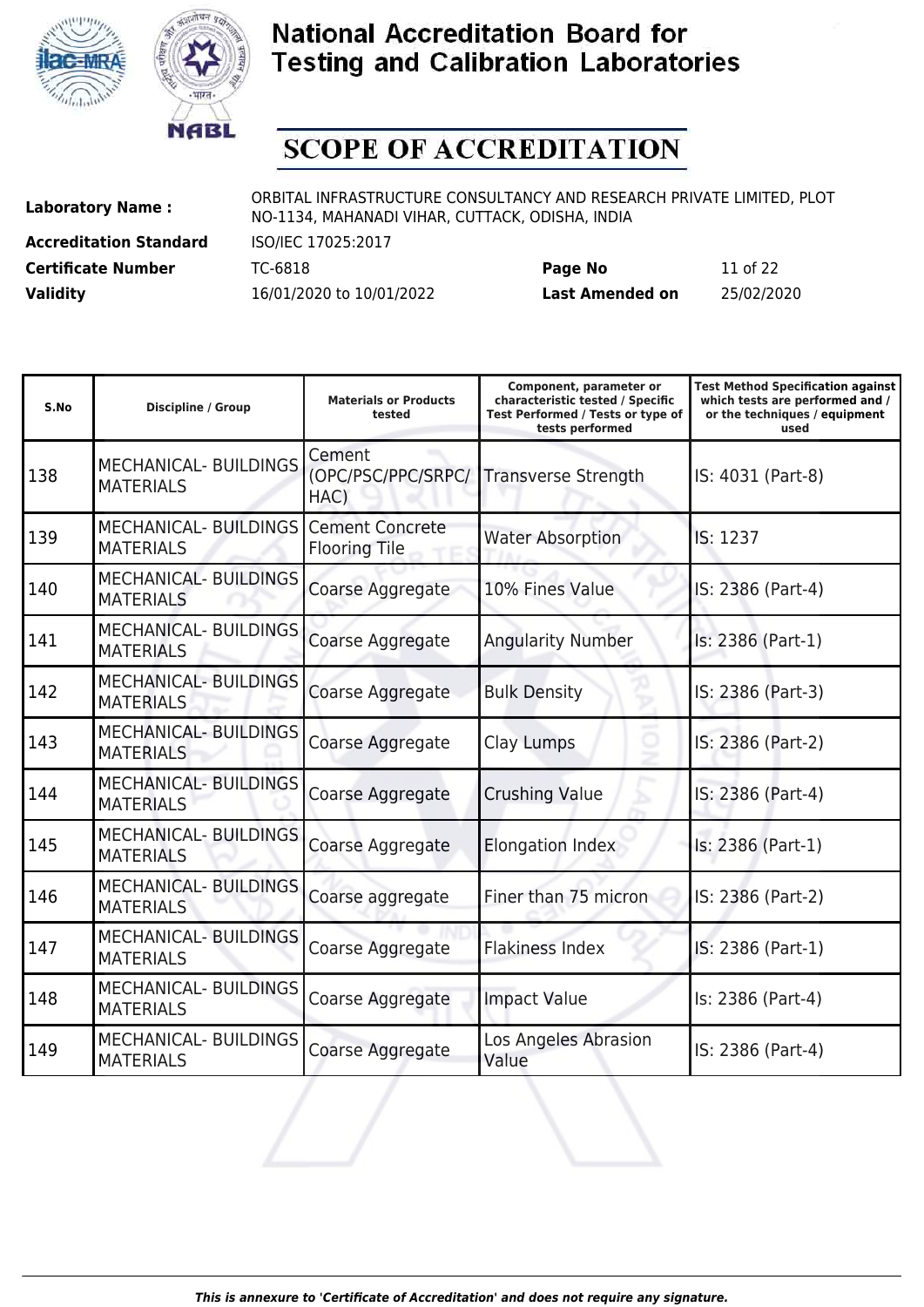



# **SCOPE OF ACCREDITATION**

**Accreditation Standard** ISO/IEC 17025:2017

**Laboratory Name :** ORBITAL INFRASTRUCTURE CONSULTANCY AND RESEARCH PRIVATE LIMITED, PLOT NO-1134, MAHANADI VIHAR, CUTTACK, ODISHA, INDIA

**Certificate Number** TC-6818 **Page No** 12 of 22 **Validity** 16/01/2020 to 10/01/2022 **Last Amended on** 25/02/2020

| S.No | <b>Discipline / Group</b>                        | <b>Materials or Products</b><br>tested | Component, parameter or<br>characteristic tested / Specific<br>Test Performed / Tests or type of<br>tests performed                             | <b>Test Method Specification against</b><br>which tests are performed and /<br>or the techniques / equipment<br>used |
|------|--------------------------------------------------|----------------------------------------|-------------------------------------------------------------------------------------------------------------------------------------------------|----------------------------------------------------------------------------------------------------------------------|
| 150  | <b>MECHANICAL- BUILDINGS</b><br><b>MATERIALS</b> | Coarse Aggregate                       | Sieve analysis (sieve size<br>125mm,90mm,80mm,63<br>mm,50mm,40mm,31.5m<br>m,25mm,20mm,16mm,1<br>2.5mm,10mm,6.3mm,4.<br>75mm, 3.35mm<br>&2.36mm) | Is: 2386 (Part-1)                                                                                                    |
| 151  | <b>MECHANICAL- BUILDINGS</b><br><b>MATERIALS</b> | Coarse Aggregate                       | Soundness                                                                                                                                       | IS: 2386 (Part-5)                                                                                                    |
| 152  | <b>MECHANICAL- BUILDINGS</b><br><b>MATERIALS</b> | Coarse aggregate                       | <b>Specific Gravity</b>                                                                                                                         | IS: 2386 (Part-3)                                                                                                    |
| 153  | <b>MECHANICAL- BUILDINGS</b><br><b>MATERIALS</b> | Coarse Aggregate                       | <b>Stripping Value</b>                                                                                                                          | IS: 6241                                                                                                             |
| 154  | <b>MECHANICAL- BUILDINGS</b><br><b>MATERIALS</b> | Coarse Aggregate                       | <b>Surface Moisture</b>                                                                                                                         | IS: 2386 (Part-3)                                                                                                    |
| 155  | <b>MECHANICAL- BUILDINGS</b><br><b>MATERIALS</b> | Coarse Aggregate                       | <b>Water Absorption</b>                                                                                                                         | IS: 2386 (Part-3)                                                                                                    |
| 156  | <b>MECHANICAL- BUILDINGS</b><br><b>MATERIALS</b> | Concrete<br>(Admixture)                | Concrete setting time by<br><b>Penetration Resistance</b><br>Method                                                                             | IS: 8142                                                                                                             |
| 157  | <b>MECHANICAL-BUILDINGS</b><br><b>MATERIALS</b>  | Concrete<br>(Admixture)                | L - Box Test                                                                                                                                    | <b>EFNARC</b>                                                                                                        |
| 158  | MECHANICAL-BUILDINGS<br><b>MATERIALS</b>         | Concrete<br>(Admixture)                | V - Box Test                                                                                                                                    | <b>EFNARC</b>                                                                                                        |
| 159  | <b>MECHANICAL- BUILDINGS</b><br><b>MATERIALS</b> | Concrete(Admixture)                    | Compressive strength                                                                                                                            | IS:516                                                                                                               |
| 160  | MECHANICAL- BUILDINGS<br><b>MATERIALS</b>        | Concrete(Admixture)                    | Flexural strength                                                                                                                               | IS:516                                                                                                               |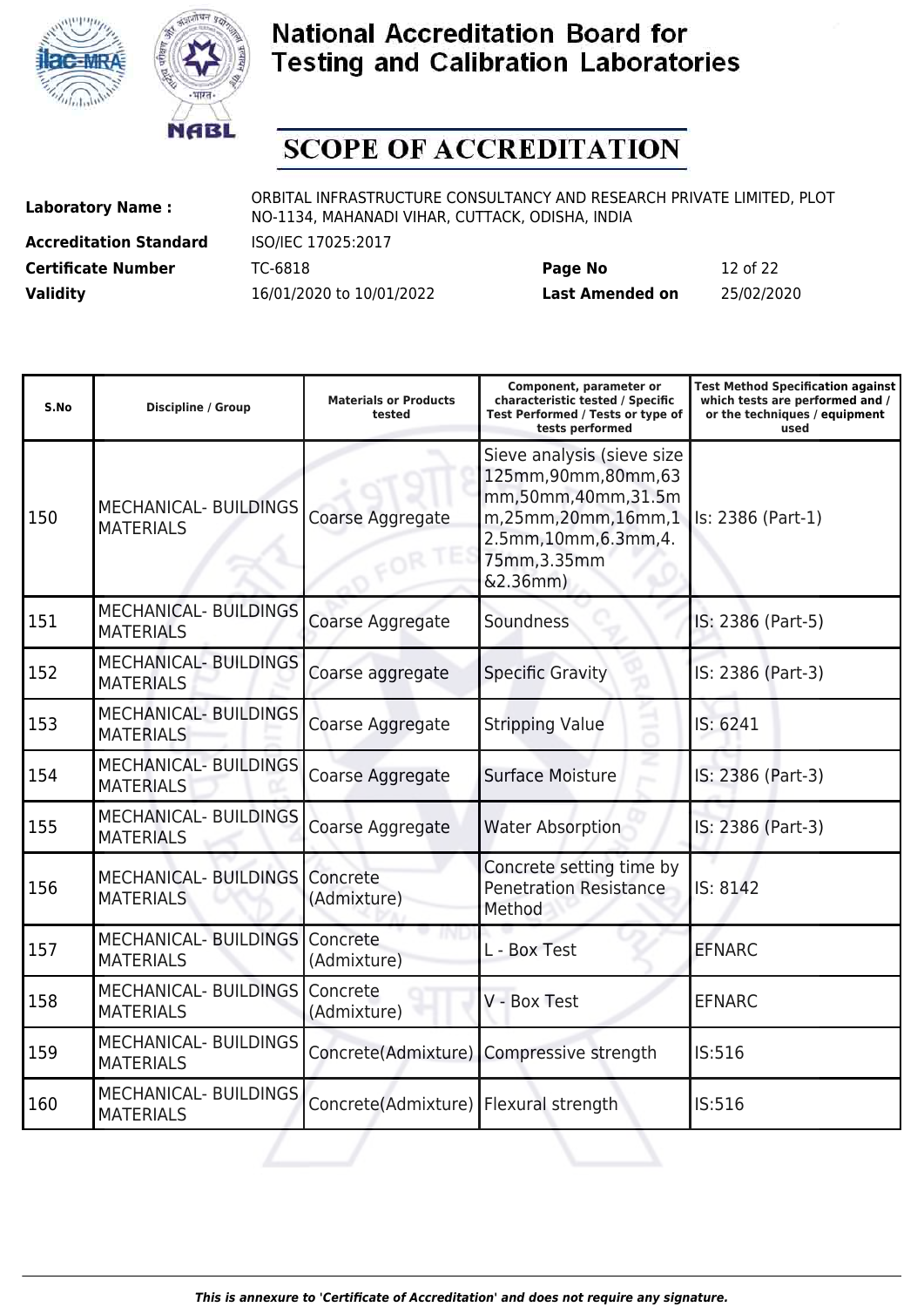



# **SCOPE OF ACCREDITATION**

**Accreditation Standard** ISO/IEC 17025:2017

**Laboratory Name :** ORBITAL INFRASTRUCTURE CONSULTANCY AND RESEARCH PRIVATE LIMITED, PLOT NO-1134, MAHANADI VIHAR, CUTTACK, ODISHA, INDIA

**Certificate Number** TC-6818 **Page No** 13 of 22 **Validity** 16/01/2020 to 10/01/2022 **Last Amended on** 25/02/2020

| S.No | <b>Discipline / Group</b>                        | <b>Materials or Products</b><br>tested | Component, parameter or<br>characteristic tested / Specific<br>Test Performed / Tests or type of<br>tests performed | <b>Test Method Specification against</b><br>which tests are performed and /<br>or the techniques / equipment<br>used |
|------|--------------------------------------------------|----------------------------------------|---------------------------------------------------------------------------------------------------------------------|----------------------------------------------------------------------------------------------------------------------|
| 161  | <b>MECHANICAL- BUILDINGS</b><br><b>MATERIALS</b> | Concrete(Admixture)                    | Water content                                                                                                       | IS:9103                                                                                                              |
| 162  | MECHANICAL- BUILDINGS<br><b>MATERIALS</b>        | Concrete(Admixture)                    | Workability                                                                                                         | IS:9103                                                                                                              |
| 163  | <b>MECHANICAL- BUILDINGS</b><br><b>MATERIALS</b> | Fine Aggregate                         | <b>Bulk Density</b>                                                                                                 | IS: 2386 (Part-3)                                                                                                    |
| 164  | <b>MECHANICAL- BUILDINGS</b><br><b>MATERIALS</b> | Fine Aggregate                         | <b>Bulking</b>                                                                                                      | IS: 2386 (Part-3)                                                                                                    |
| 165  | <b>MECHANICAL- BUILDINGS</b><br><b>MATERIALS</b> | Fine Aggregate                         | Clay Lumps                                                                                                          | IS: 2386 (Part-2)                                                                                                    |
| 166  | <b>MECHANICAL- BUILDINGS</b><br><b>MATERIALS</b> | Fine Aggregate                         | Clay, Silt & Fine Dust                                                                                              | IS: 2386 (Part-2)                                                                                                    |
| 167  | <b>MECHANICAL- BUILDINGS</b><br><b>MATERIALS</b> | Fine Aggregate                         | Clay, Silt & Fine Dust                                                                                              | IS: 2386 (Part-2)                                                                                                    |
| 168  | <b>MECHANICAL- BUILDINGS</b><br><b>MATERIALS</b> | Fine Aggregate                         | Finer than 75 micron                                                                                                | IS: 2386 (Part-1)                                                                                                    |
| 169  | <b>MECHANICAL- BUILDINGS</b><br><b>MATERIALS</b> | Fine Aggregate                         | Sand Equivalent Value                                                                                               | IS: 2720 (Part-37)                                                                                                   |
| 170  | MECHANICAL- BUILDINGS<br><b>MATERIALS</b>        | Fine Aggregate                         | Sieve analysis ((sieve<br>size 10mm, 4.75mm,<br>2.36mm, 1.18mm, 600µ,<br>$300 \mu$ , 150 $\mu$ & 75 $\mu$ )         | Is 2386 (Part-1)                                                                                                     |
| 171  | <b>MECHANICAL- BUILDINGS</b><br><b>MATERIALS</b> | Fine Aggregate                         | Soundness                                                                                                           | IS: 2386 (Part-5)                                                                                                    |
| 172  | <b>MECHANICAL- BUILDINGS</b><br><b>MATERIALS</b> | Fine Aggregate                         | <b>Specific Gravity</b>                                                                                             | IS: 2386 (Part-3)                                                                                                    |
| 173  | MECHANICAL- BUILDINGS<br><b>MATERIALS</b>        | Fine Aggregate                         | <b>Surface Moisture</b>                                                                                             | IS: 2386 (Part-3)                                                                                                    |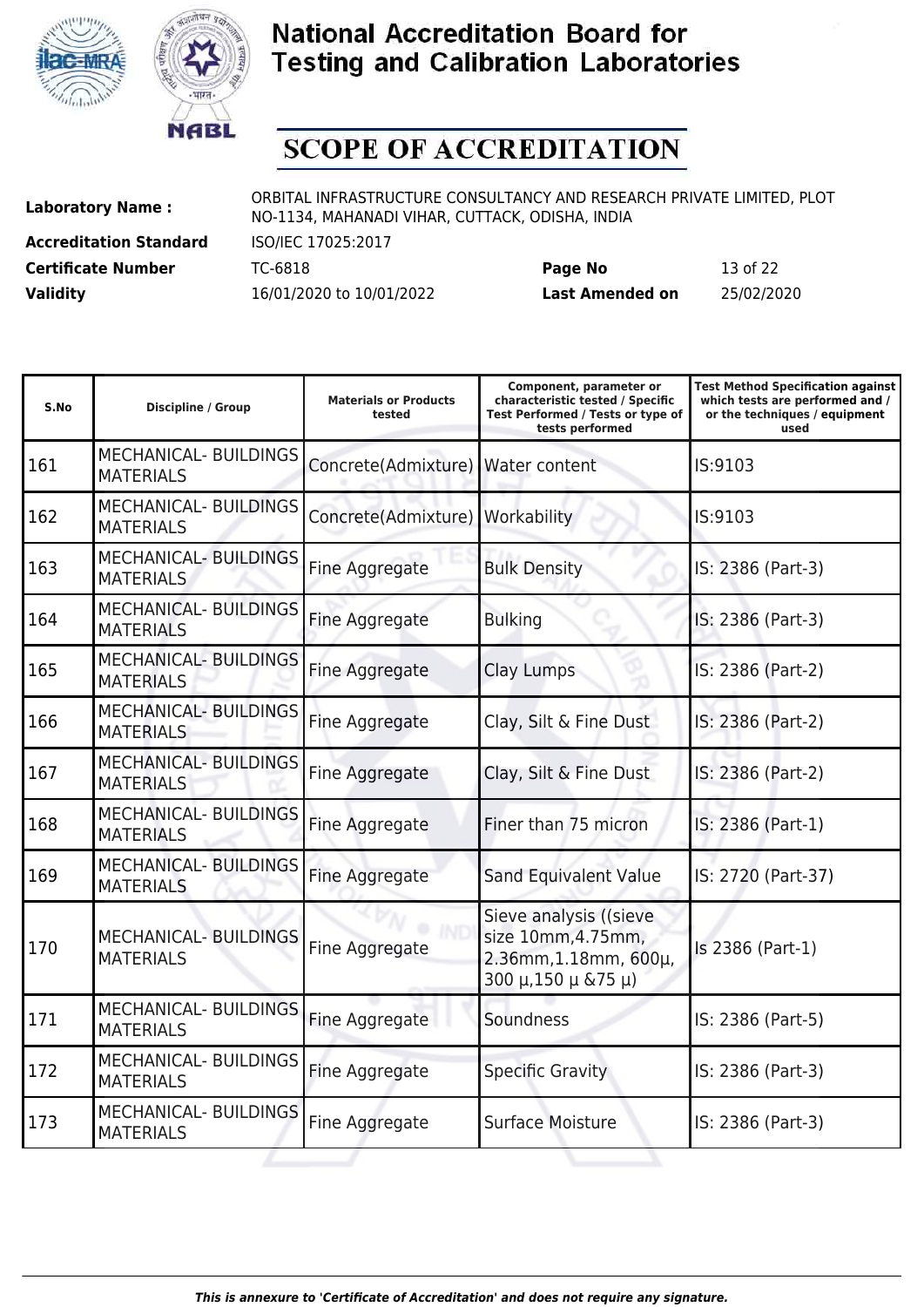



# **SCOPE OF ACCREDITATION**

**Accreditation Standard** ISO/IEC 17025:2017

**Laboratory Name :** ORBITAL INFRASTRUCTURE CONSULTANCY AND RESEARCH PRIVATE LIMITED, PLOT NO-1134, MAHANADI VIHAR, CUTTACK, ODISHA, INDIA

**Certificate Number** TC-6818 **Page No** 14 of 22 **Validity** 16/01/2020 to 10/01/2022 **Last Amended on** 25/02/2020

| S.No | <b>Discipline / Group</b>                        | <b>Materials or Products</b><br>tested | Component, parameter or<br>characteristic tested / Specific<br>Test Performed / Tests or type of<br>tests performed | <b>Test Method Specification against</b><br>which tests are performed and /<br>or the techniques / equipment<br>used |
|------|--------------------------------------------------|----------------------------------------|---------------------------------------------------------------------------------------------------------------------|----------------------------------------------------------------------------------------------------------------------|
| 174  | <b>MECHANICAL- BUILDINGS</b><br><b>MATERIALS</b> | Fine Aggregate                         | <b>Water Absorption</b>                                                                                             | IS: 2386 (Part-3)                                                                                                    |
| 175  | <b>MECHANICAL- BUILDINGS</b><br><b>MATERIALS</b> | Fresh                                  | <b>Bleeding</b>                                                                                                     | IS:9103                                                                                                              |
| 176  | <b>MECHANICAL- BUILDINGS</b><br><b>MATERIALS</b> | Fresh                                  | Compacting factor test                                                                                              | IS;1199                                                                                                              |
| 177  | <b>MECHANICAL- BUILDINGS</b><br><b>MATERIALS</b> | Fresh                                  | Flow test                                                                                                           | IS:1199                                                                                                              |
| 178  | <b>MECHANICAL- BUILDINGS</b><br><b>MATERIALS</b> | Fresh                                  | Slump test                                                                                                          | IS:1199                                                                                                              |
| 179  | <b>MECHANICAL- BUILDINGS</b><br><b>MATERIALS</b> | Hardened                               | Accelerated testing of<br>concrete by boiling water<br>method                                                       | IS:9103                                                                                                              |
| 180  | <b>MECHANICAL- BUILDINGS</b><br><b>MATERIALS</b> | Hardened                               | Compressive strength                                                                                                | IS:516                                                                                                               |
| 181  | <b>MECHANICAL- BUILDINGS</b><br><b>MATERIALS</b> | Hardened                               | Flexural strength                                                                                                   | IS:516                                                                                                               |
| 182  | <b>MECHANICAL- BUILDINGS</b><br><b>MATERIALS</b> | Hardened                               | permeability of concrete                                                                                            | <b>IRS-CBC</b>                                                                                                       |
| 183  | <b>MECHANICAL- BUILDINGS</b><br><b>MATERIALS</b> | Hardened                               | permeability of concrete                                                                                            | IS:3085                                                                                                              |
| 184  | <b>MECHANICAL- BUILDINGS</b><br><b>MATERIALS</b> | Paver Block                            | Compressive Strength                                                                                                | IS: 15658                                                                                                            |
| 185  | <b>MECHANICAL- BUILDINGS</b><br><b>MATERIALS</b> | <b>Paver Block</b>                     | <b>Water Absorption</b>                                                                                             | IS: 15658                                                                                                            |
| 186  | <b>MECHANICAL- BUILDINGS</b><br><b>MATERIALS</b> | <b>Paving Mixture</b>                  | <b>Binder Content</b>                                                                                               | <b>IRC - SP 11</b>                                                                                                   |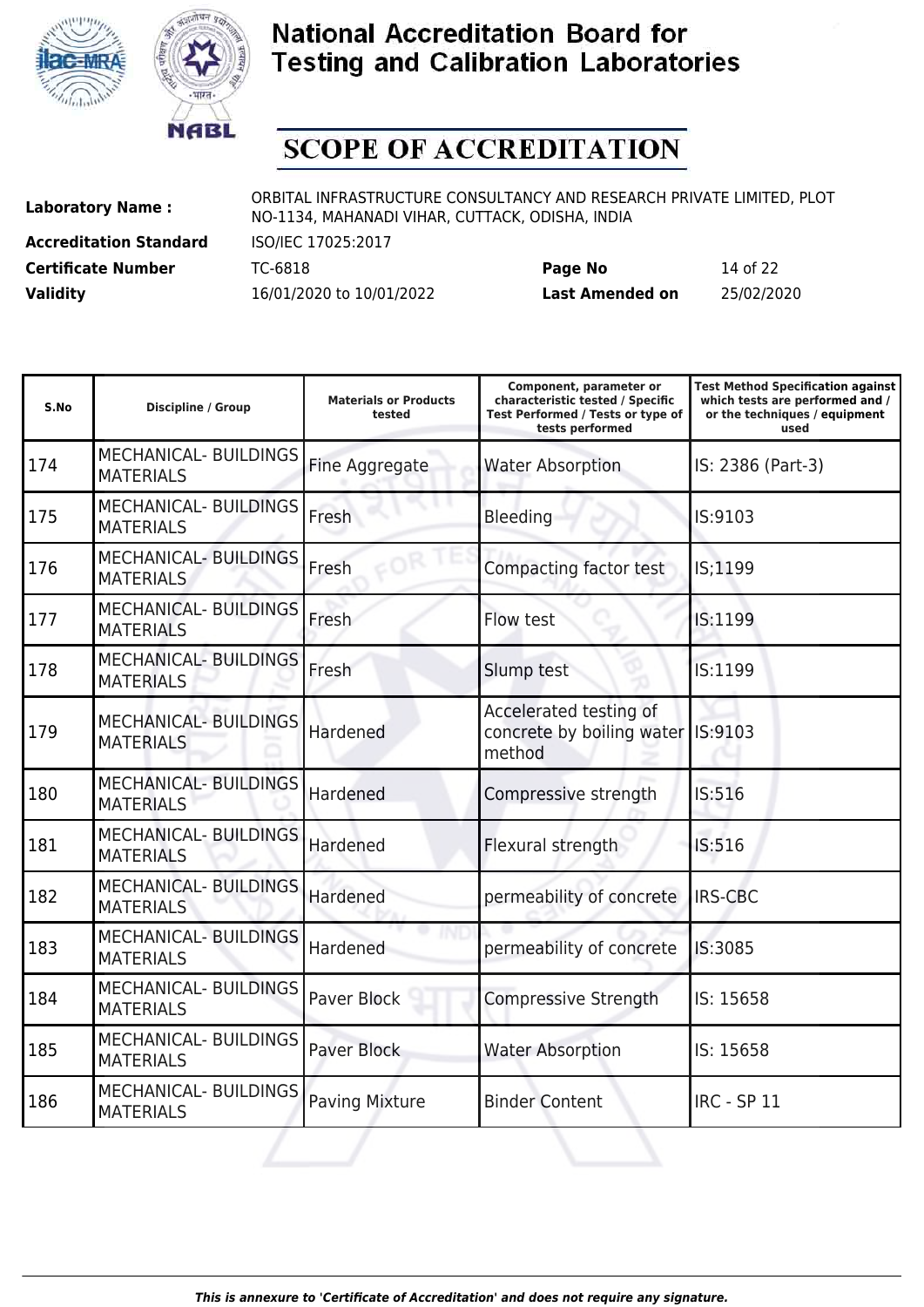



# **SCOPE OF ACCREDITATION**

**Accreditation Standard** ISO/IEC 17025:2017

**Laboratory Name :** ORBITAL INFRASTRUCTURE CONSULTANCY AND RESEARCH PRIVATE LIMITED, PLOT NO-1134, MAHANADI VIHAR, CUTTACK, ODISHA, INDIA

**Certificate Number** TC-6818 **Page No** 15 of 22 **Validity** 16/01/2020 to 10/01/2022 **Last Amended on** 25/02/2020

| S.No | <b>Discipline / Group</b>                                | <b>Materials or Products</b><br>tested  | Component, parameter or<br>characteristic tested / Specific<br>Test Performed / Tests or type of<br>tests performed | <b>Test Method Specification against</b><br>which tests are performed and /<br>or the techniques / equipment<br>used |
|------|----------------------------------------------------------|-----------------------------------------|---------------------------------------------------------------------------------------------------------------------|----------------------------------------------------------------------------------------------------------------------|
| 187  | <b>MECHANICAL- BUILDINGS</b><br><b>MATERIALS</b>         | Pozzolana                               | <b>Compared Compressive</b><br>Strength                                                                             | IS: 1727                                                                                                             |
| 188  | <b>MECHANICAL- BUILDINGS</b><br><b>MATERIALS</b>         | Pozzolana                               | Density                                                                                                             | IS: 1727                                                                                                             |
| 189  | <b>MECHANICAL- BUILDINGS</b><br><b>MATERIALS</b>         | Pozzolana                               | <b>Fineness by Blains Air</b><br><b>Permeability Method</b>                                                         | IS: 1727                                                                                                             |
| 190  | <b>MECHANICAL- BUILDINGS</b><br><b>MATERIALS</b>         | Pozzolana                               | Fineness by wet Sieving<br>45 micron                                                                                | IS: 1727                                                                                                             |
| 191  | <b>MECHANICAL- BUILDINGS</b><br><b>MATERIALS</b>         | Pozzolana                               | <b>Lime Reactivity</b>                                                                                              | IS 1727                                                                                                              |
| 192  | <b>MECHANICAL- BUILDINGS</b><br><b>MATERIALS</b>         | Pozzolana                               | Soundness by Auto Clave                                                                                             | IS: 1727                                                                                                             |
| 193  | <b>MECHANICAL- BUILDINGS</b><br><b>MATERIALS</b>         | Pozzolana                               | Soundness(Le-chatelier<br>test)                                                                                     | IS-1727                                                                                                              |
| 194  | <b>MECHANICAL- BUILDINGS</b><br><b>MATERIALS</b>         | Pressed Ceramic Tile   Water Absorption |                                                                                                                     | IS: 13630 (Part-2)                                                                                                   |
| 195  | <b>MECHANICAL- BUILDINGS</b><br><b>MATERIALS</b>         | Tile                                    | Modulus of Rupture of<br><b>Tiles</b>                                                                               | IS: 13630 (Part-6)                                                                                                   |
| 196  | <b>MECHANICAL- BUILDINGS</b><br><b>MATERIALS</b>         | <b>Tiles</b>                            | Surface Abrasion test of<br><b>Glazed Tiles</b>                                                                     | IS: 10545 (Part-7)                                                                                                   |
| 197  | <b>MECHANICAL- BUILDINGS</b><br><b>MATERIALS</b>         | Timber                                  | Moisture content                                                                                                    | IS 1708 (Part-1)                                                                                                     |
| 198  | MECHANICAL- BUILDINGS<br><b>MATERIALS</b>                | Timber                                  | Specific gravity                                                                                                    | IS 1708(Part 2)                                                                                                      |
| 199  | MECHANICAL-<br><b>MECHANICAL</b><br>PROPERTIES OF METALS | <b>Steel (General</b><br>Purpose)       | 0.2 % Proof Stress                                                                                                  | IS: 1608                                                                                                             |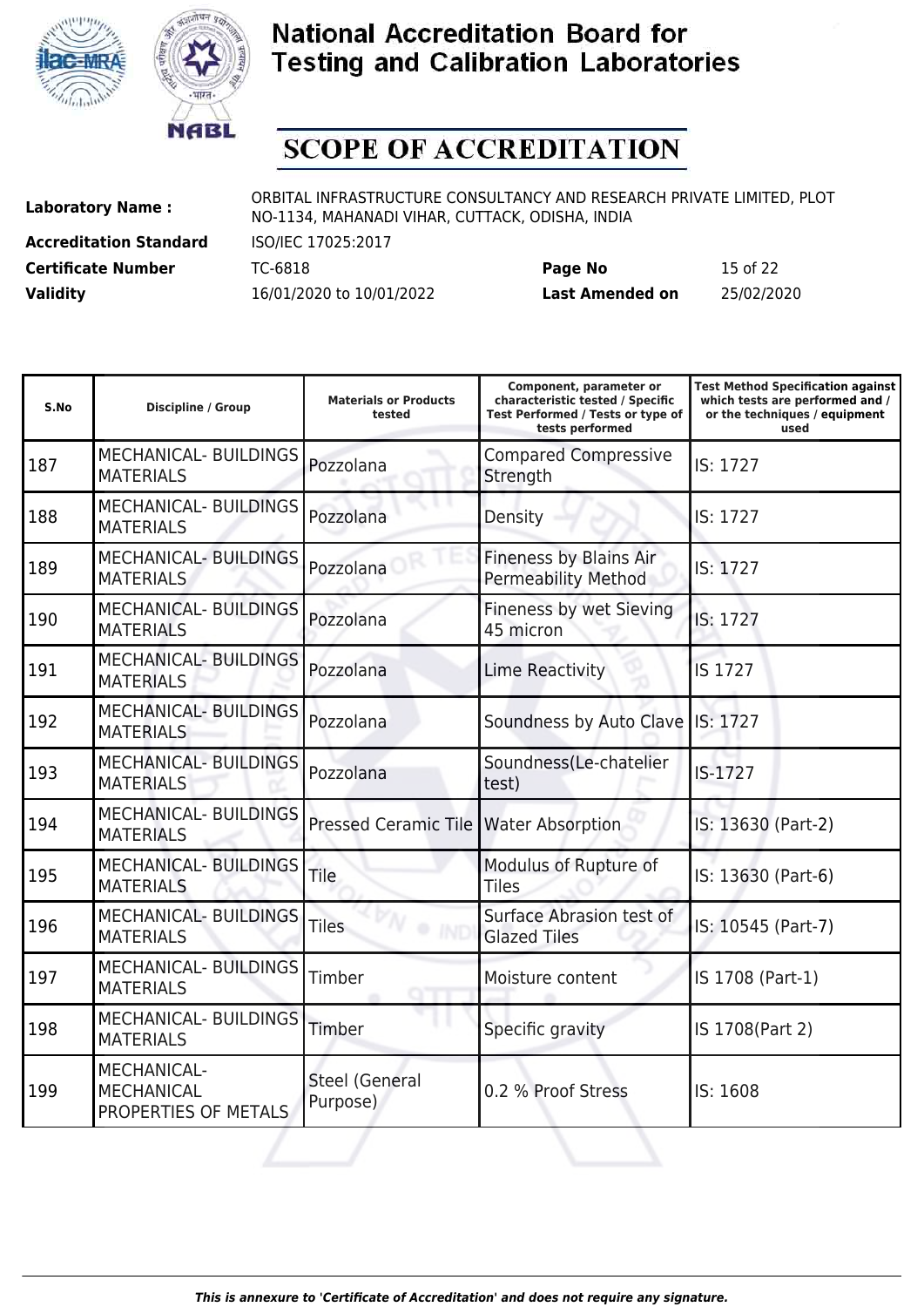



# **SCOPE OF ACCREDITATION**

**Accreditation Standard** ISO/IEC 17025:2017

**Laboratory Name :** ORBITAL INFRASTRUCTURE CONSULTANCY AND RESEARCH PRIVATE LIMITED, PLOT NO-1134, MAHANADI VIHAR, CUTTACK, ODISHA, INDIA

**Certificate Number** TC-6818 **Page No** 16 of 22 **Validity** 16/01/2020 to 10/01/2022 **Last Amended on** 25/02/2020

| S.No | <b>Discipline / Group</b>                                       | <b>Materials or Products</b><br>tested | Component, parameter or<br>characteristic tested / Specific<br>Test Performed / Tests or type of<br>tests performed | <b>Test Method Specification against</b><br>which tests are performed and /<br>or the techniques / equipment<br>used |
|------|-----------------------------------------------------------------|----------------------------------------|---------------------------------------------------------------------------------------------------------------------|----------------------------------------------------------------------------------------------------------------------|
| 200  | MECHANICAL-<br><b>MECHANICAL</b><br>PROPERTIES OF METALS        | <b>Steel (General</b><br>Purpose)      | <b>Bend Test</b>                                                                                                    | IS: 1599                                                                                                             |
| 201  | MECHANICAL-<br><b>MECHANICAL</b><br>PROPERTIES OF METALS        | <b>Steel (General</b><br>Purpose)      | <b>Brinell Hardness Test</b>                                                                                        | IS: 1500 (Part-1)                                                                                                    |
| 202  | <b>MECHANICAL-</b><br><b>MECHANICAL</b><br>PROPERTIES OF METALS | <b>Steel (General</b><br>Purpose)      | Charpy Impact Testing at<br>$-40^{\circ}$ C                                                                         | IS: 1757                                                                                                             |
| 203  | <b>MECHANICAL-</b><br><b>MECHANICAL</b><br>PROPERTIES OF METALS | <b>Steel (General</b><br>Purpose)      | <b>Elongation Test</b>                                                                                              | IS: 1608                                                                                                             |
| 204  | <b>MECHANICAL-</b><br><b>MECHANICAL</b><br>PROPERTIES OF METALS | <b>Steel (General</b><br>Purpose)      | Izod Impact Test                                                                                                    | IS: 1598                                                                                                             |
| 205  | <b>MECHANICAL-</b><br><b>MECHANICAL</b><br>PROPERTIES OF METALS | <b>Steel (General</b><br>Purpose)      | <b>Rockwell Hardness Test</b>                                                                                       | IS: 1586 (Part-1)                                                                                                    |
| 206  | MECHANICAL-<br><b>MECHANICAL</b><br>PROPERTIES OF METALS        | <b>Steel (General</b><br>Purpose)      | <b>Tensile Strength</b>                                                                                             | IS: 1608                                                                                                             |
| 207  | <b>MECHANICAL-</b><br><b>MECHANICAL</b><br>PROPERTIES OF METALS | Steel (General<br>Purpose)             | Unit Weight                                                                                                         | IS: 12778                                                                                                            |
| 208  | MECHANICAL-<br><b>MECHANICAL</b><br>PROPERTIES OF METALS        | <b>Steel (General</b><br>Purpose)      | Unit Weight                                                                                                         | IS: 1730                                                                                                             |
| 209  | MECHANICAL-<br><b>MECHANICAL</b><br>PROPERTIES OF METALS        | <b>Steel (General</b><br>Purpose)      | Unit Weight                                                                                                         | IS: 1732                                                                                                             |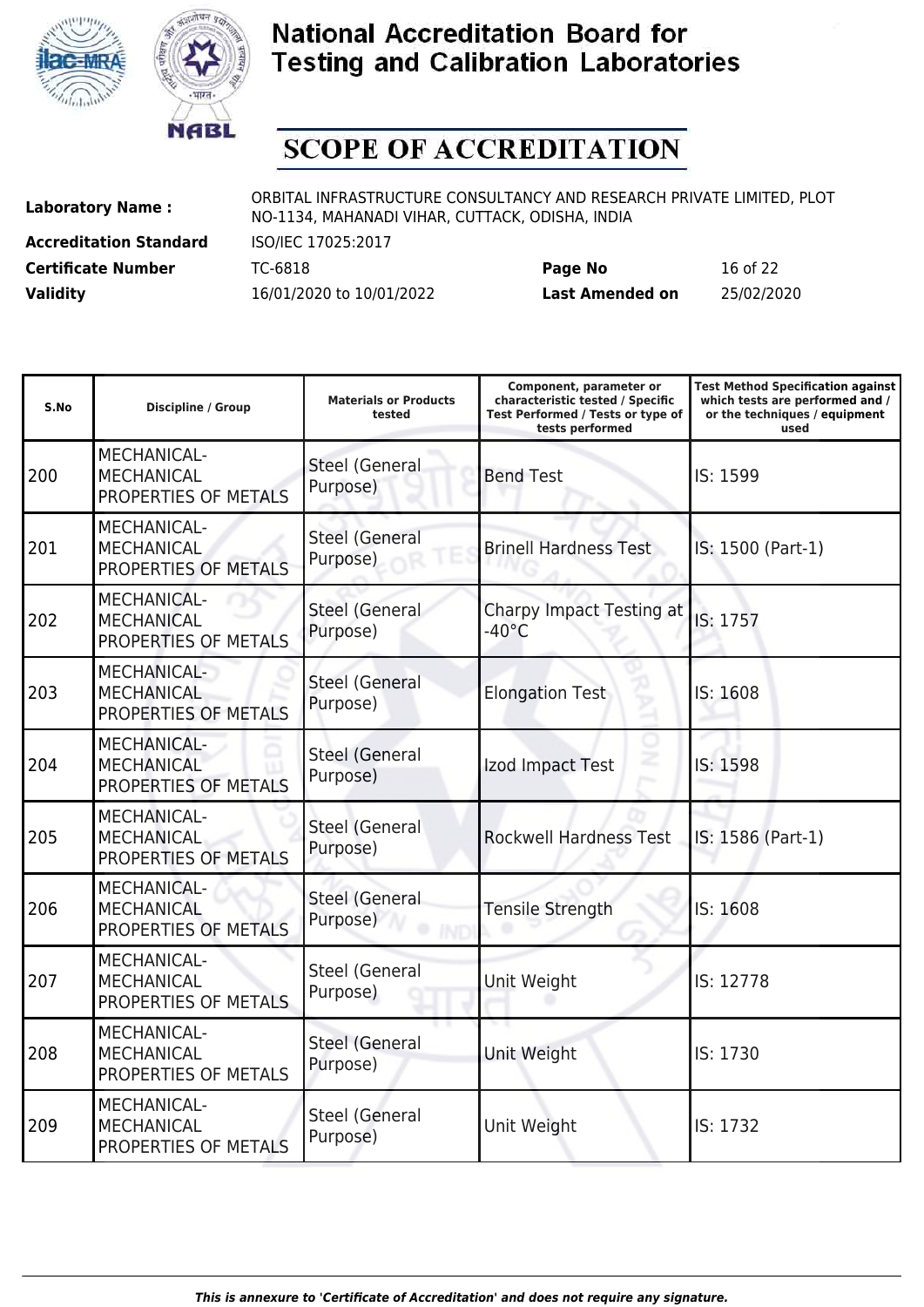



# **SCOPE OF ACCREDITATION**

**Accreditation Standard** ISO/IEC 17025:2017

**Laboratory Name :** ORBITAL INFRASTRUCTURE CONSULTANCY AND RESEARCH PRIVATE LIMITED, PLOT NO-1134, MAHANADI VIHAR, CUTTACK, ODISHA, INDIA

**Certificate Number** TC-6818 **Page No** 17 of 22 **Validity** 16/01/2020 to 10/01/2022 **Last Amended on** 25/02/2020

| S.No | <b>Discipline / Group</b>                                       | <b>Materials or Products</b><br>tested | Component, parameter or<br>characteristic tested / Specific<br>Test Performed / Tests or type of<br>tests performed | <b>Test Method Specification against</b><br>which tests are performed and /<br>or the techniques / equipment<br>used |
|------|-----------------------------------------------------------------|----------------------------------------|---------------------------------------------------------------------------------------------------------------------|----------------------------------------------------------------------------------------------------------------------|
| 210  | MECHANICAL-<br><b>MECHANICAL</b><br>PROPERTIES OF METALS        | <b>Steel (General</b><br>Purpose)      | Unit Weight                                                                                                         | IS: 1852                                                                                                             |
| 211  | MECHANICAL-<br><b>MECHANICAL</b><br>PROPERTIES OF METALS        | <b>Steel (General</b><br>Purpose)      | Unit Weight                                                                                                         | IS: 808                                                                                                              |
| 212  | MECHANICAL-<br><b>MECHANICAL</b><br>PROPERTIES OF METALS        | <b>Steel (General</b><br>Purpose)      | <b>Yield Stress</b>                                                                                                 | IS: 1608                                                                                                             |
| 213  | <b>MECHANICAL-</b><br><b>MECHANICAL</b><br>PROPERTIES OF METALS | <b>Steel</b><br>(Reinforcement)        | 0.2 % Proof Stress                                                                                                  | IS: 1608                                                                                                             |
| 214  | <b>MECHANICAL-</b><br><b>MECHANICAL</b><br>PROPERTIES OF METALS | <b>Steel</b><br>(Reinforcement)        | <b>Bend Test</b>                                                                                                    | IS: 1599                                                                                                             |
| 215  | <b>MECHANICAL-</b><br><b>MECHANICAL</b><br>PROPERTIES OF METALS | Steel<br>(Reinforcement)               | <b>Elongation Test</b>                                                                                              | IS: 1608                                                                                                             |
| 216  | MECHANICAL-<br><b>MECHANICAL</b><br>PROPERTIES OF METALS        | Steel<br>(Reinforcement)               | <b>Rebend Test</b>                                                                                                  | IS: 1786                                                                                                             |
| 217  | MECHANICAL-<br><b>MECHANICAL</b><br>PROPERTIES OF METALS        | <b>Steel</b><br>(Reinforcement)        | Tensile Strength                                                                                                    | IS: 1608                                                                                                             |
| 218  | MECHANICAL-<br><b>MECHANICAL</b><br>PROPERTIES OF METALS        | <b>Steel</b><br>(Reinforcement)        | Unit Weight                                                                                                         | IS: 1786                                                                                                             |
| 219  | MECHANICAL-<br><b>MECHANICAL</b><br>PROPERTIES OF METALS        | <b>Steel</b><br>(Reinforcement)        | <b>Yield Stress</b>                                                                                                 | IS: 1608                                                                                                             |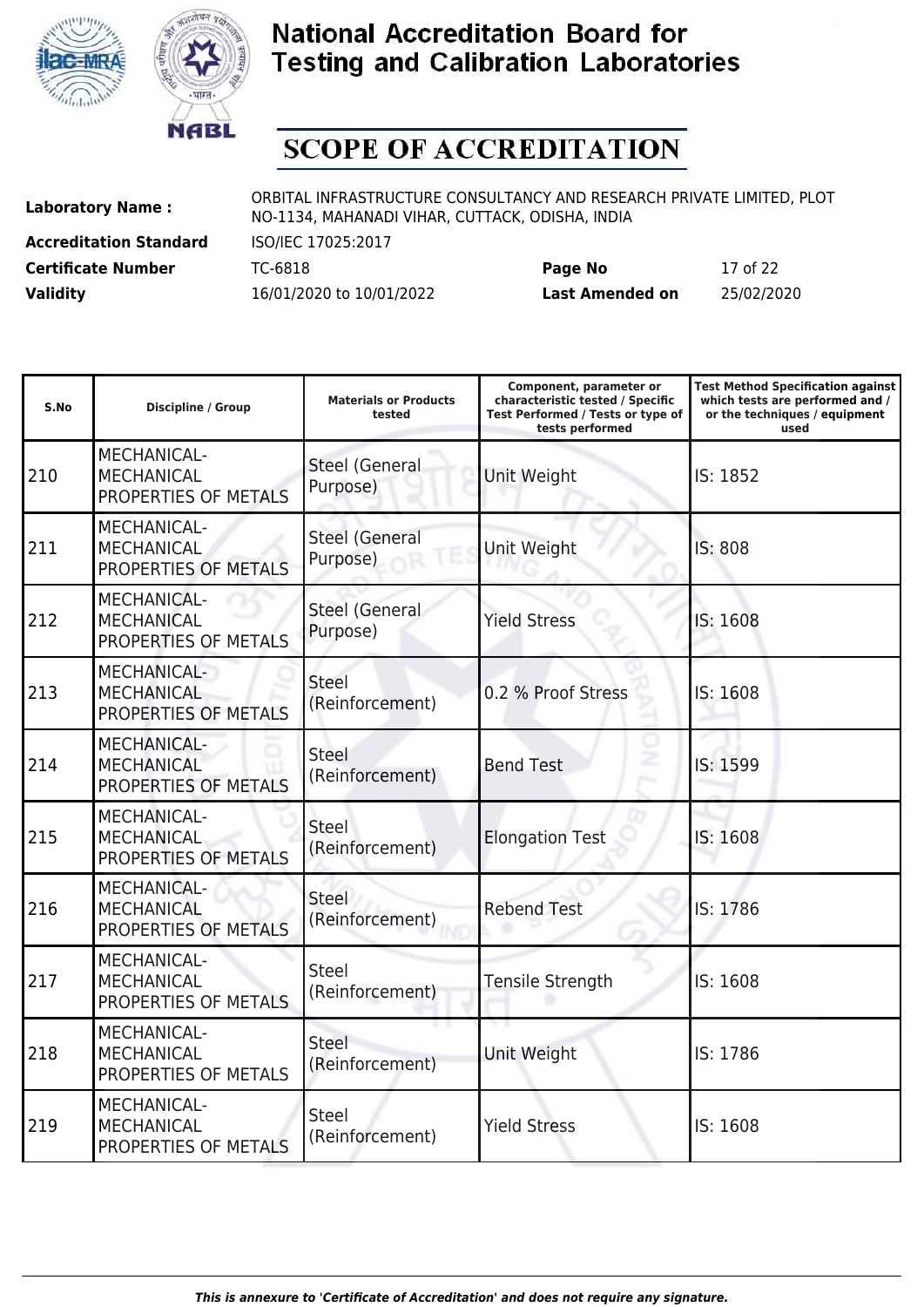



# **SCOPE OF ACCREDITATION**

**Accreditation Standard** ISO/IEC 17025:2017

**Laboratory Name :** ORBITAL INFRASTRUCTURE CONSULTANCY AND RESEARCH PRIVATE LIMITED, PLOT NO-1134, MAHANADI VIHAR, CUTTACK, ODISHA, INDIA

**Certificate Number** TC-6818 **Page No** 18 of 22 **Validity** 16/01/2020 to 10/01/2022 **Last Amended on** 25/02/2020

| S.No | <b>Discipline / Group</b>                  | <b>Materials or Products</b><br>tested | Component, parameter or<br>characteristic tested / Specific<br>Test Performed / Tests or type of<br>tests performed | <b>Test Method Specification against</b><br>which tests are performed and /<br>or the techniques / equipment<br>used |
|------|--------------------------------------------|----------------------------------------|---------------------------------------------------------------------------------------------------------------------|----------------------------------------------------------------------------------------------------------------------|
| 220  | MECHANICAL- SOIL AND<br><b>ROCK</b>        | Natural building<br>stone              | Compressive strength                                                                                                | IS:1121(P1)                                                                                                          |
| 221  | <b>MECHANICAL- SOIL AND</b><br><b>ROCK</b> | Natural building<br>stone              | porosity                                                                                                            | IS:1124                                                                                                              |
| 222  | <b>MECHANICAL- SOIL AND</b><br><b>ROCK</b> | Natural building<br>stone              | specific gravity                                                                                                    | IS:1124                                                                                                              |
| 223  | <b>MECHANICAL- SOIL AND</b><br><b>ROCK</b> | Natural building<br>stone              | Water absorption                                                                                                    | IS:1124                                                                                                              |
| 224  | <b>MECHANICAL- SOIL AND</b><br><b>ROCK</b> | <b>ROCK</b>                            | Crushing strength                                                                                                   | IS:2386(P4)                                                                                                          |
| 225  | <b>MECHANICAL- SOIL AND</b><br><b>ROCK</b> | <b>ROCK</b>                            | <b>Modulus of Elasticity</b>                                                                                        | IS:9221                                                                                                              |
| 226  | <b>MECHANICAL- SOIL AND</b><br><b>ROCK</b> | <b>ROCK</b>                            | Point load test                                                                                                     | IS:8764                                                                                                              |
| 227  | <b>MECHANICAL- SOIL AND</b><br><b>ROCK</b> | <b>ROCK</b>                            | Relative density test                                                                                               | IS:13030                                                                                                             |
| 228  | <b>MECHANICAL- SOIL AND</b><br><b>ROCK</b> | <b>ROCK</b>                            | <b>Rock Triaxial Test</b>                                                                                           | IS:13047                                                                                                             |
| 229  | <b>MECHANICAL- SOIL AND</b><br><b>ROCK</b> | <b>ROCK</b><br>۰                       | <b>Slake Durability</b>                                                                                             | IS:10050                                                                                                             |
| 230  | <b>MECHANICAL- SOIL AND</b><br><b>ROCK</b> | <b>ROCK</b>                            | Tensile strength by<br>indirect test(Brazilian)                                                                     | IS:10082                                                                                                             |
| 231  | <b>MECHANICAL- SOIL AND</b><br><b>ROCK</b> | <b>ROCK</b>                            | <b>Uniaxial Compressive</b><br>Strength                                                                             | IS:9143                                                                                                              |
| 232  | <b>MECHANICAL- SOIL AND</b><br><b>ROCK</b> | <b>ROCK</b>                            | Water content                                                                                                       | IS:13030                                                                                                             |
| 233  | <b>MECHANICAL- SOIL AND</b><br><b>ROCK</b> | SOIL                                   | <b>Bulk density</b>                                                                                                 | IS:2720(P11)                                                                                                         |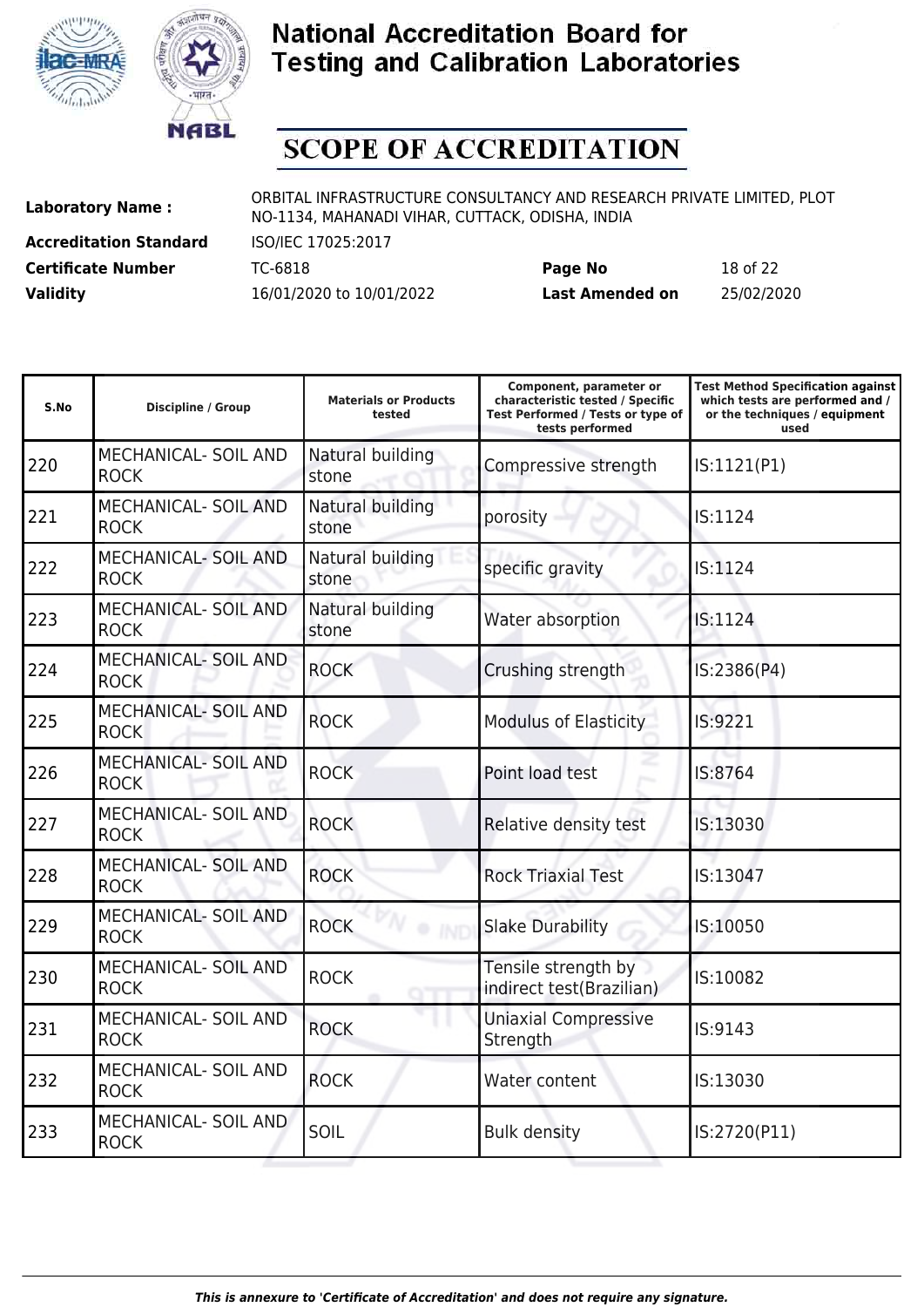



# **SCOPE OF ACCREDITATION**

**Accreditation Standard** ISO/IEC 17025:2017

**Laboratory Name :** ORBITAL INFRASTRUCTURE CONSULTANCY AND RESEARCH PRIVATE LIMITED, PLOT NO-1134, MAHANADI VIHAR, CUTTACK, ODISHA, INDIA

**Certificate Number** TC-6818 **Page No** 19 of 22 **Validity** 16/01/2020 to 10/01/2022 **Last Amended on** 25/02/2020

| S.No | <b>Discipline / Group</b>                  | <b>Materials or Products</b><br>tested | Component, parameter or<br>characteristic tested / Specific<br>Test Performed / Tests or type of<br>tests performed | <b>Test Method Specification against</b><br>which tests are performed and /<br>or the techniques / equipment<br>used |
|------|--------------------------------------------|----------------------------------------|---------------------------------------------------------------------------------------------------------------------|----------------------------------------------------------------------------------------------------------------------|
| 234  | MECHANICAL- SOIL AND<br><b>ROCK</b>        | SOIL                                   | Carlifornia bearing ratio<br>test                                                                                   | IS:2720(p16)                                                                                                         |
| 235  | <b>MECHANICAL- SOIL AND</b><br><b>ROCK</b> | SOIL                                   | Differential free swell<br>index                                                                                    | IS:2720(P40)                                                                                                         |
| 236  | <b>MECHANICAL- SOIL AND</b><br><b>ROCK</b> | SOIL                                   | Direct shear                                                                                                        | IS:2720(p13)                                                                                                         |
| 237  | <b>MECHANICAL- SOIL AND</b><br><b>ROCK</b> | SOIL                                   | Heavy compaction test                                                                                               | IS:2720(P8)                                                                                                          |
| 238  | <b>MECHANICAL- SOIL AND</b><br><b>ROCK</b> | SOIL                                   | Light compaction test                                                                                               | IS:2720(P7)                                                                                                          |
| 239  | <b>MECHANICAL- SOIL AND</b><br><b>ROCK</b> | SOIL                                   | Linear shrinkage test                                                                                               | IS:2720(P20)                                                                                                         |
| 240  | <b>MECHANICAL- SOIL AND</b><br><b>ROCK</b> | SOIL                                   | Liquid limit                                                                                                        | IS:2720(P5)                                                                                                          |
| 241  | <b>MECHANICAL- SOIL AND</b><br><b>ROCK</b> | SOIL                                   | Moisture content                                                                                                    | IS:2720(P2)                                                                                                          |
| 242  | <b>MECHANICAL- SOIL AND</b><br><b>ROCK</b> | SOIL                                   | Odeometer consolidation<br>test                                                                                     | IS:2720(P15)                                                                                                         |
| 243  | <b>MECHANICAL- SOIL AND</b><br><b>ROCK</b> | SOIL                                   | Permeability test by<br>constant head method                                                                        | IS:2720(P17)                                                                                                         |
| 244  | MECHANICAL- SOIL AND<br><b>ROCK</b>        | SOIL                                   | Permeability test by<br>falling head method                                                                         | IS:2720(P17)                                                                                                         |
| 245  | MECHANICAL- SOIL AND<br><b>ROCK</b>        | SOIL                                   | Plastic limit                                                                                                       | IS:2720(P5)                                                                                                          |
| 246  | MECHANICAL- SOIL AND<br><b>ROCK</b>        | SOIL                                   | Relative density test                                                                                               | IS:2720(P14)                                                                                                         |
| 247  | <b>MECHANICAL- SOIL AND</b><br><b>ROCK</b> | SOIL                                   | Sediment analysis                                                                                                   | IS;2720(P4)                                                                                                          |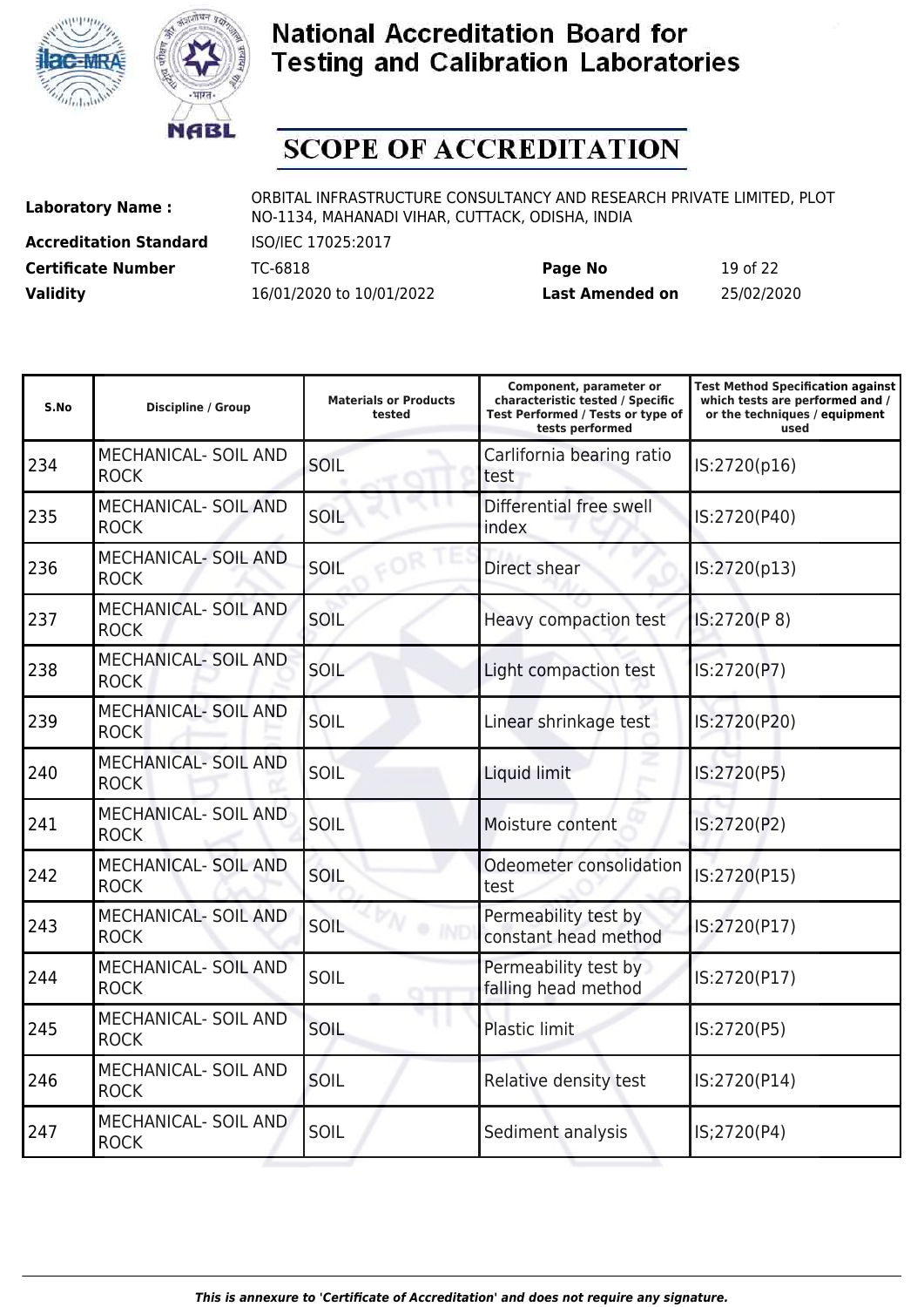



# **SCOPE OF ACCREDITATION**

**Accreditation Standard** ISO/IEC 17025:2017

**Laboratory Name :** ORBITAL INFRASTRUCTURE CONSULTANCY AND RESEARCH PRIVATE LIMITED, PLOT NO-1134, MAHANADI VIHAR, CUTTACK, ODISHA, INDIA

**MOILIVN** 

**Certificate Number** TC-6818 **Page No** 20 of 22 **Validity** 16/01/2020 to 10/01/2022 **Last Amended on** 25/02/2020

| S.No | <b>Discipline / Group</b>                  | <b>Materials or Products</b><br>tested | Component, parameter or<br>characteristic tested / Specific<br>Test Performed / Tests or type of<br>tests performed | <b>Test Method Specification against</b><br>which tests are performed and /<br>or the techniques / equipment<br>used |
|------|--------------------------------------------|----------------------------------------|---------------------------------------------------------------------------------------------------------------------|----------------------------------------------------------------------------------------------------------------------|
| 248  | MECHANICAL- SOIL AND<br><b>ROCK</b>        | SOIL                                   | Shrinkage limit                                                                                                     | IS;2720(P6)                                                                                                          |
| 249  | MECHANICAL- SOIL AND<br><b>ROCK</b>        | <b>SOIL</b>                            | Sieve analysis (sieve size<br>4.75mm,2mm,425 µ &<br>$75 \mu$ )                                                      | IS:2720(P4)                                                                                                          |
| 250  | MECHANICAL- SOIL AND<br><b>ROCK</b>        | SOIL                                   | Specific gravity                                                                                                    | IS:2720(Part 3)                                                                                                      |
| 251  | MECHANICAL- SOIL AND<br><b>ROCK</b>        | SOIL                                   | Swelling pressure                                                                                                   | IS:2720(P41)                                                                                                         |
| 252  | <b>MECHANICAL- SOIL AND</b><br><b>ROCK</b> | SOIL                                   | Triaxial compression<br>test(UU & CU)                                                                               | IS:2720(P11,12)                                                                                                      |
| 253  | MECHANICAL- SOIL AND<br><b>ROCK</b>        | SOIL                                   | Unconfined compression<br>test                                                                                      | IS:2720(P10)                                                                                                         |
| 254  | <b>MECHANICAL- SOIL AND</b><br><b>ROCK</b> | SOIL                                   | Vane shear test                                                                                                     | IS:2720(P30)                                                                                                         |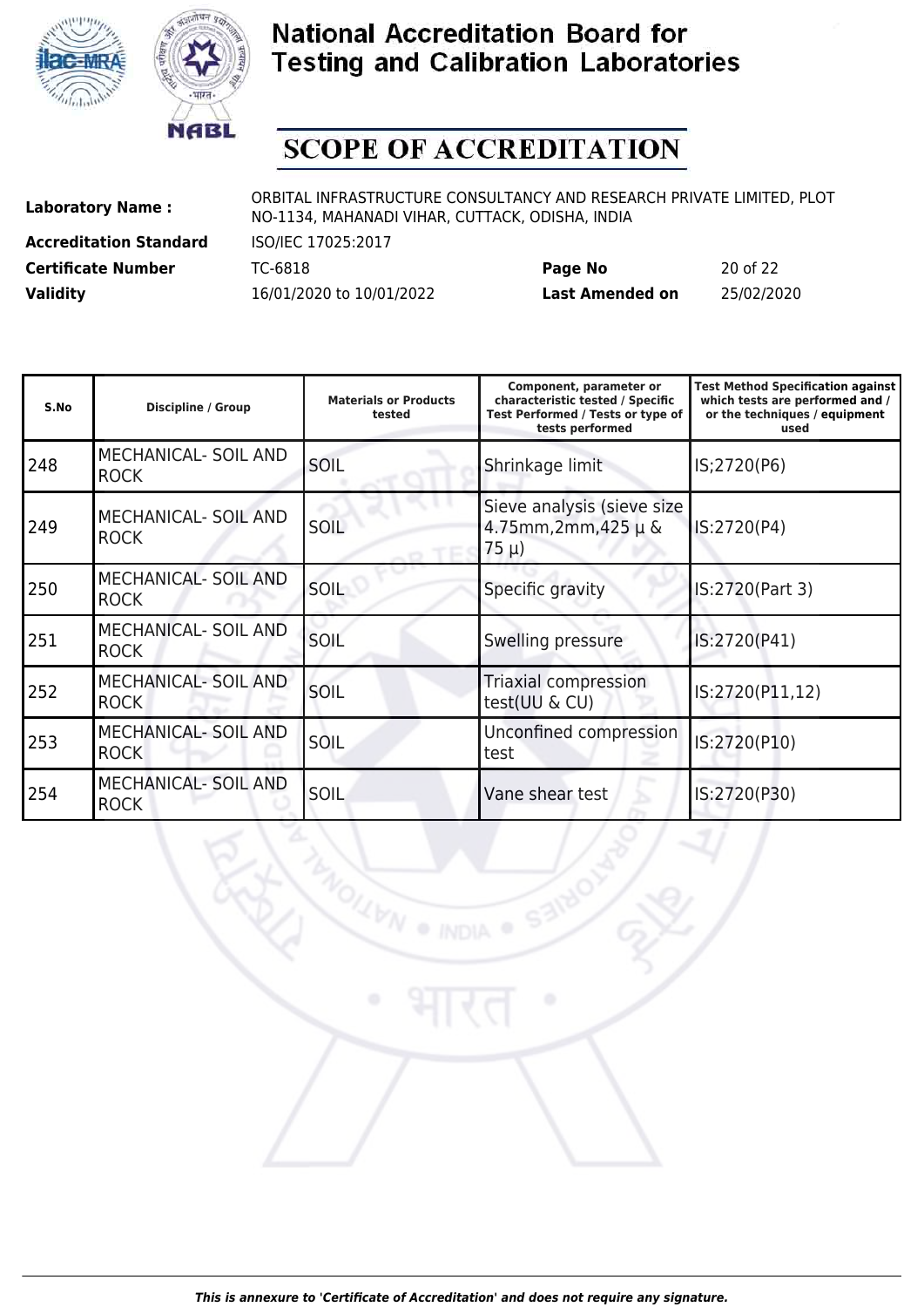



### **SCOPE OF ACCREDITATION**

**Accreditation Standard** ISO/IEC 17025:2017

**Laboratory Name :** ORBITAL INFRASTRUCTURE CONSULTANCY AND RESEARCH PRIVATE LIMITED, PLOT NO-1134, MAHANADI VIHAR, CUTTACK, ODISHA, INDIA

**Certificate Number** TC-6818 **Page No** 21 of 22 **Validity** 16/01/2020 to 10/01/2022 **Last Amended on** 25/02/2020

| S.No            | <b>Discipline / Group</b>                               | <b>Materials or Products</b><br>tested | Component, parameter or<br>characteristic tested / Specific<br>Test Performed / Tests or type of<br>tests performed | <b>Test Method Specification against</b><br>which tests are performed and /<br>or the techniques / equipment<br>used |
|-----------------|---------------------------------------------------------|----------------------------------------|---------------------------------------------------------------------------------------------------------------------|----------------------------------------------------------------------------------------------------------------------|
|                 |                                                         | <b>Site Facility</b>                   |                                                                                                                     |                                                                                                                      |
| $\mathbf{1}$    | MECHANICAL- BUILDINGS BOARD CAST IN<br><b>MATERIALS</b> | <b>PILES</b>                           | Load test on piles.<br>(VERTICAL, LATERAL, UPLI<br>FT)                                                              | IS 2911(PART-4)                                                                                                      |
| 2               | <b>MECHANICAL- BUILDINGS</b><br><b>MATERIALS</b>        | Subgrade soil                          | Determination of CBR by<br>using DCP in shallow<br>pavement                                                         | ASTM:D6951/D6951M                                                                                                    |
| 3               | <b>MECHANICAL- SOIL AND</b><br><b>ROCK</b>              | Clay & Soil                            | (Sub surface sounding of<br>soil (Dynamic method<br>using 50mm cone<br>without bentonite slurry                     | IS-4968(Part-1)                                                                                                      |
| $\overline{4}$  | <b>MECHANICAL- SOIL AND</b><br><b>ROCK</b>              | Clay & soil                            | (Sub surface sounding of<br>soil) (Dynamic method<br>using cone and bentonite<br>slurry(DCPT)                       | IS:4968(part-2)                                                                                                      |
| 5               | <b>MECHANICAL- SOIL AND</b><br><b>ROCK</b>              | Clay & soil                            | Determination of dry<br>density of soils in place<br>by the sand replacement<br>method                              | IS:2720(part-28)                                                                                                     |
| $6\phantom{1}6$ | <b>MECHANICAL- SOIL AND</b><br><b>ROCK</b>              | Clay & soil                            | Standard penetration<br>test                                                                                        | IS:2131                                                                                                              |
| $\overline{7}$  | <b>MECHANICAL- SOIL AND</b><br><b>ROCK</b>              | Clay & Soil                            | Static cone penetration<br>test                                                                                     | IS:4968(Part-3)                                                                                                      |
| 8               | <b>MECHANICAL- SOIL AND</b><br><b>ROCK</b>              | <b>CLAY&amp;SOIL</b>                   | Determination of CBR by<br>using DCP in subgrade<br>soil for shallow<br>pavement                                    | ASTM D6951/D6951M-09                                                                                                 |
| 9               | MECHANICAL- SOIL AND<br><b>ROCK</b>                     | Clay&Soil                              | <b>Electrical Resistivity Test</b>                                                                                  | IS 3043                                                                                                              |